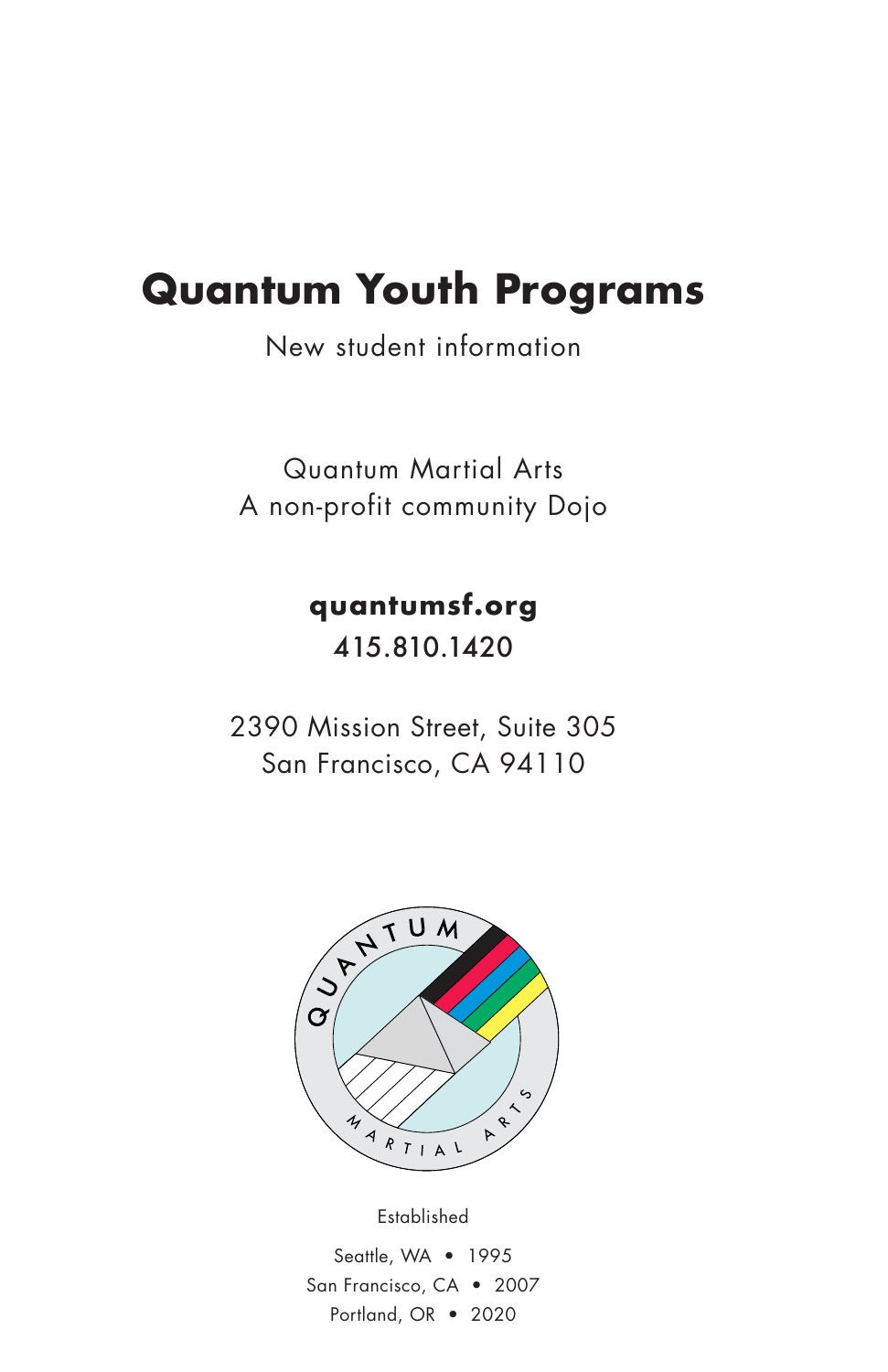# **What's in this book**

| Community Values 10     |  |  |  |  |  |  |  |  |  |
|-------------------------|--|--|--|--|--|--|--|--|--|
|                         |  |  |  |  |  |  |  |  |  |
|                         |  |  |  |  |  |  |  |  |  |
|                         |  |  |  |  |  |  |  |  |  |
| Camps & Events 19       |  |  |  |  |  |  |  |  |  |
| Costs & Resources 20    |  |  |  |  |  |  |  |  |  |
| Contact Information. 24 |  |  |  |  |  |  |  |  |  |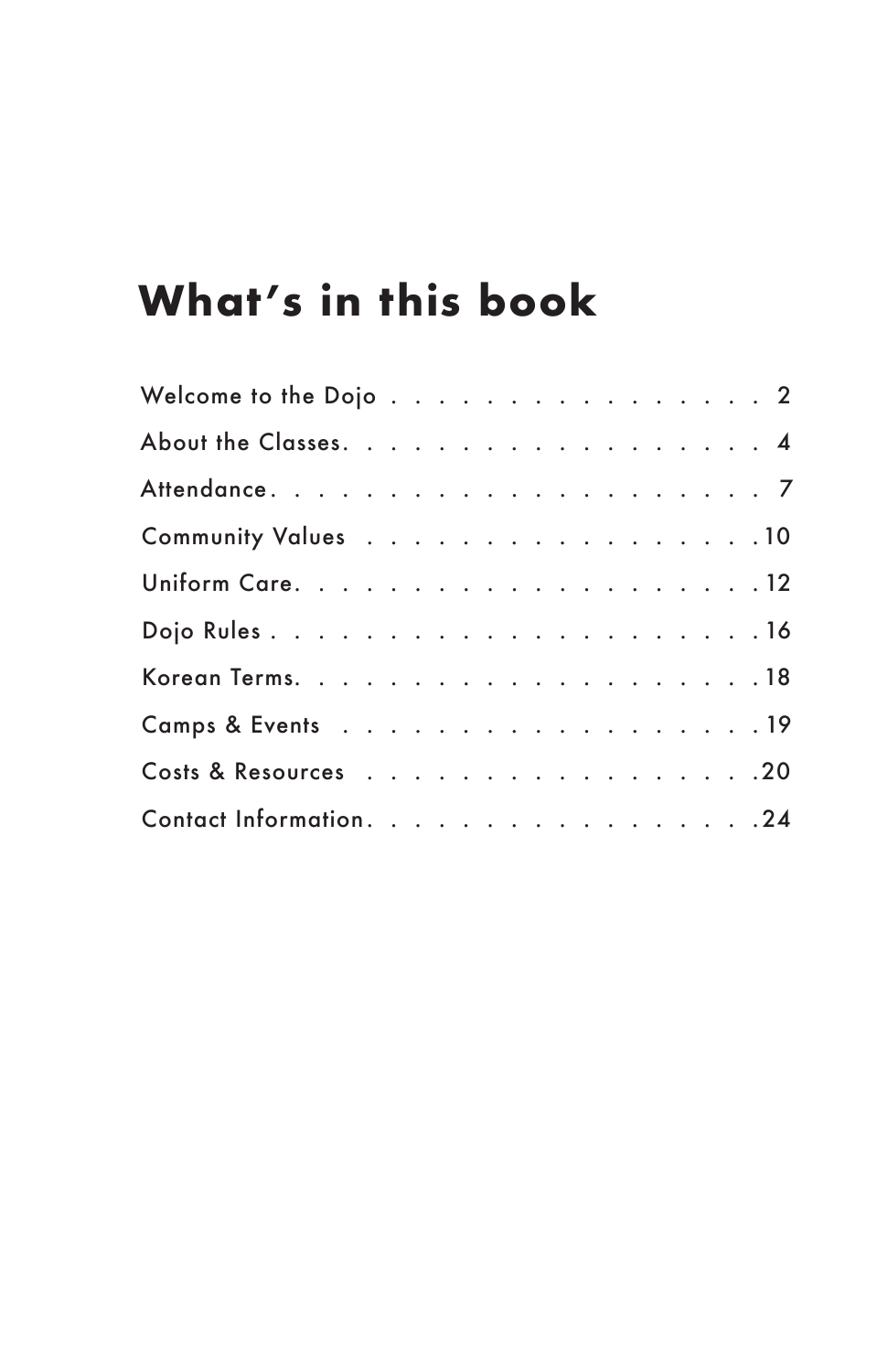### **Welcome to the Dojo!**

The Quantum Dojo is a meticulously crafted space that encourages kids to be brave, respectful, feel safe, and learn resilience. The walls, ceiling, and even the floor are white. Through the creation of a "blank page" completely free from distraction, we create an arena where we can all engage in important lessons about community, strength, and discipline. Wearing a white uniform and a white belt within this blank space helps to clear past perceptions and provides an opportunity for the new student to let go of old stories, limitations, and fears.

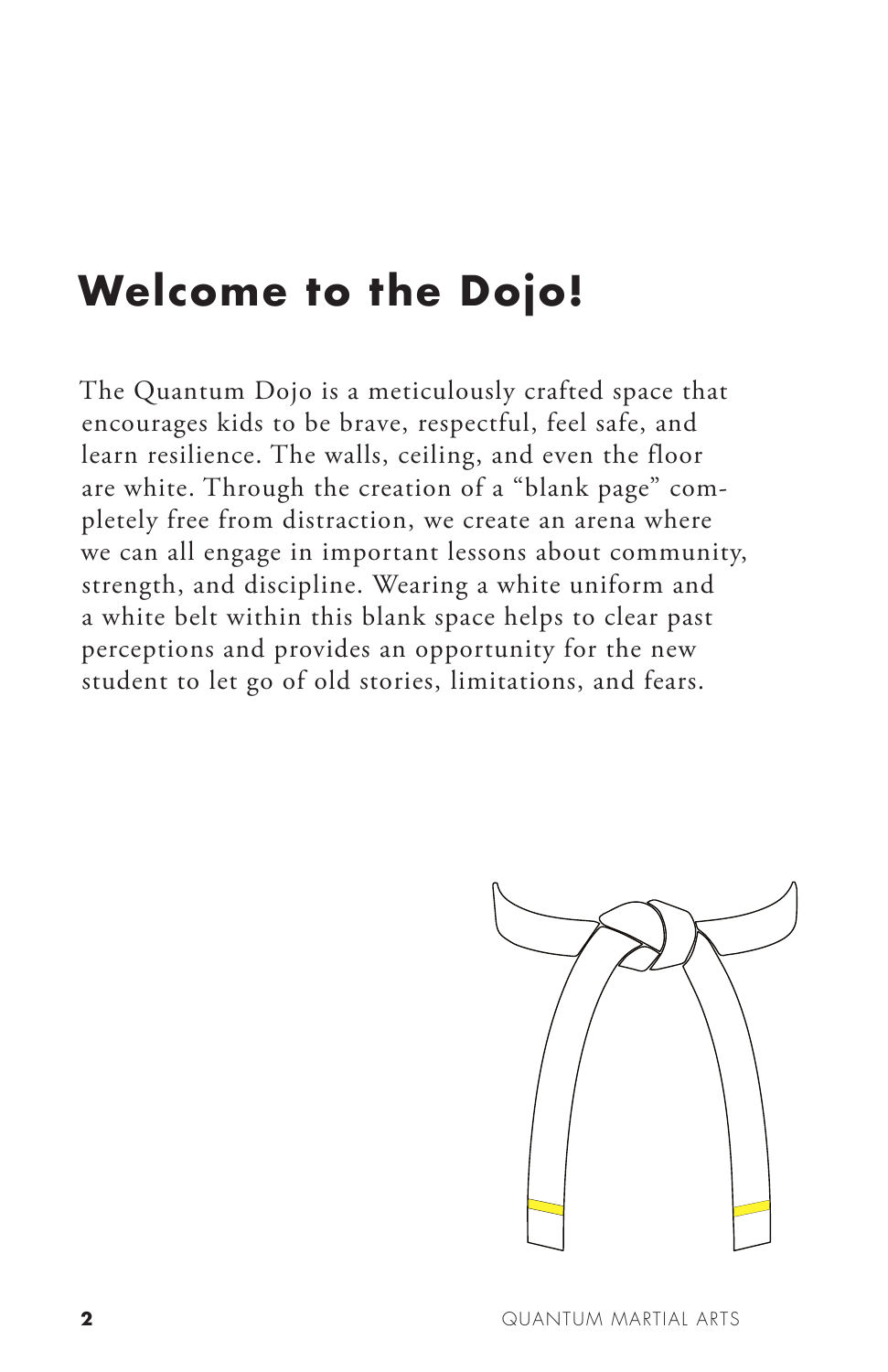### **Meaning of "Yes Ma'am"**

We ask all our students to say Yes, Ma'am or Yes, Sir when their instructors speak to them, with 'Sir' being gender neutral. Often students will reply with a story about why they cannot comply. "I can't do that because…" or, "I tried that but it doesn't work." This is usually a defense mechanism.

Common to most people, the fear of making mistakes has the power to hijack almost anything we do. The Dojo is a place to confront and move through this experience. Most people feel good when they learn something new and get good at it. The only way to get good at something is to practice, try hard, and even fail a few times as you learn, get feedback, revise, and develop. Each attempt at a new technique, whether it's a "perfect" kick or not, is a valuable brick in the foundation of learning. We talk a lot in class about risk and reward; even though trying something new may seem difficult, scary, or impossible, kids learn that taking chances will help them grow and ultimately have more fun in their martial arts.

By teaching kids to respond with "Yes, Ma'am," we are removing the opportunity for excuses and replacing it with an attitude of alacrity—joyful willingness to try. Combine this with the blank canvas of the Dojo, and students find that they have permission to write a new story about what they can do, allowing them to connect to the power of perseverance.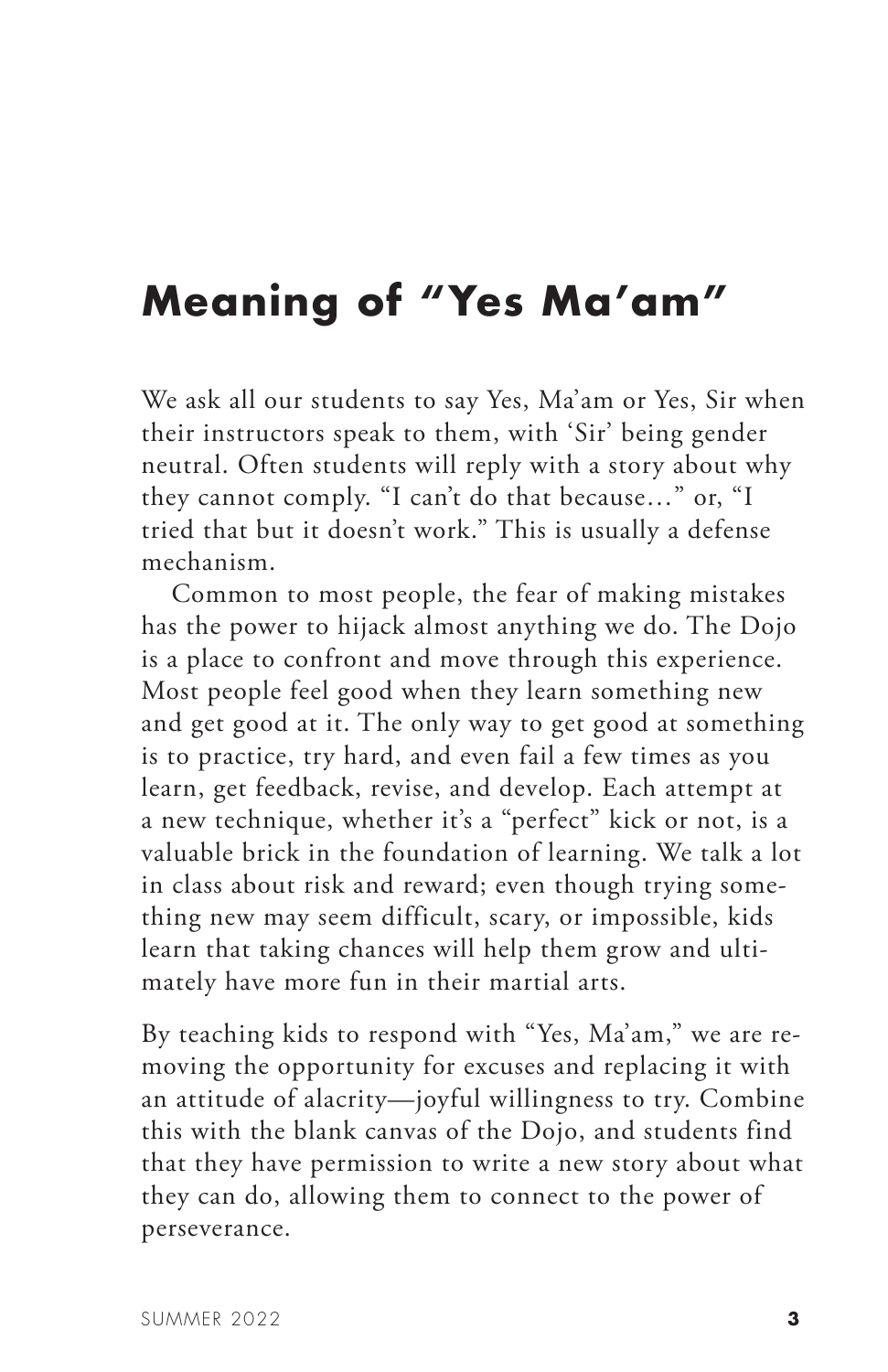## **About the classes**

Style: The style of martial arts taught in our youth programs is rooted in *Tae Kwon Do*, and at the intermediate level adds forms from the Quantum style. Paying homage to this *TKD* lineage, we use many Korean terms in class to evoke the ritual and history of traditional martial arts culture. (See p. 18)

Quantum is a unique style of martial arts created by Master Rachael Evans, blending elements of *TKD*, Wing Chun, Judo, Hapkido, Tai Chi, and Arnis. Master Evans earned her first black belt in *TKD* in 1985, while enlisted as a US Marine in Twenty-nine Palms, CA. She founded her first Quantum Dojo in Seattle, WA's Capitol Hill in 1995, which continues to be run by her senior students. The San Francisco Dojo was opened in 2007, and our youth program at the SF Dojo launched in 2015. In 2020, one of our senior students launched a new Quantum Dojo in Portland, OR.

Curriculum: There is a unique curriculum developed for the distinct needs of each age group we serve. A graduated belt system denotes which program a student is in; Quarks (age 4–5) wear white belts with a color stripe up the middle, Kids (age 6–9) wear a color belt with a white stripe, Teens (age 10–14) wear a color belt with a black stripe, and Adults (age 13+) wear a solid color belt. All age groups begin with a solid white belt.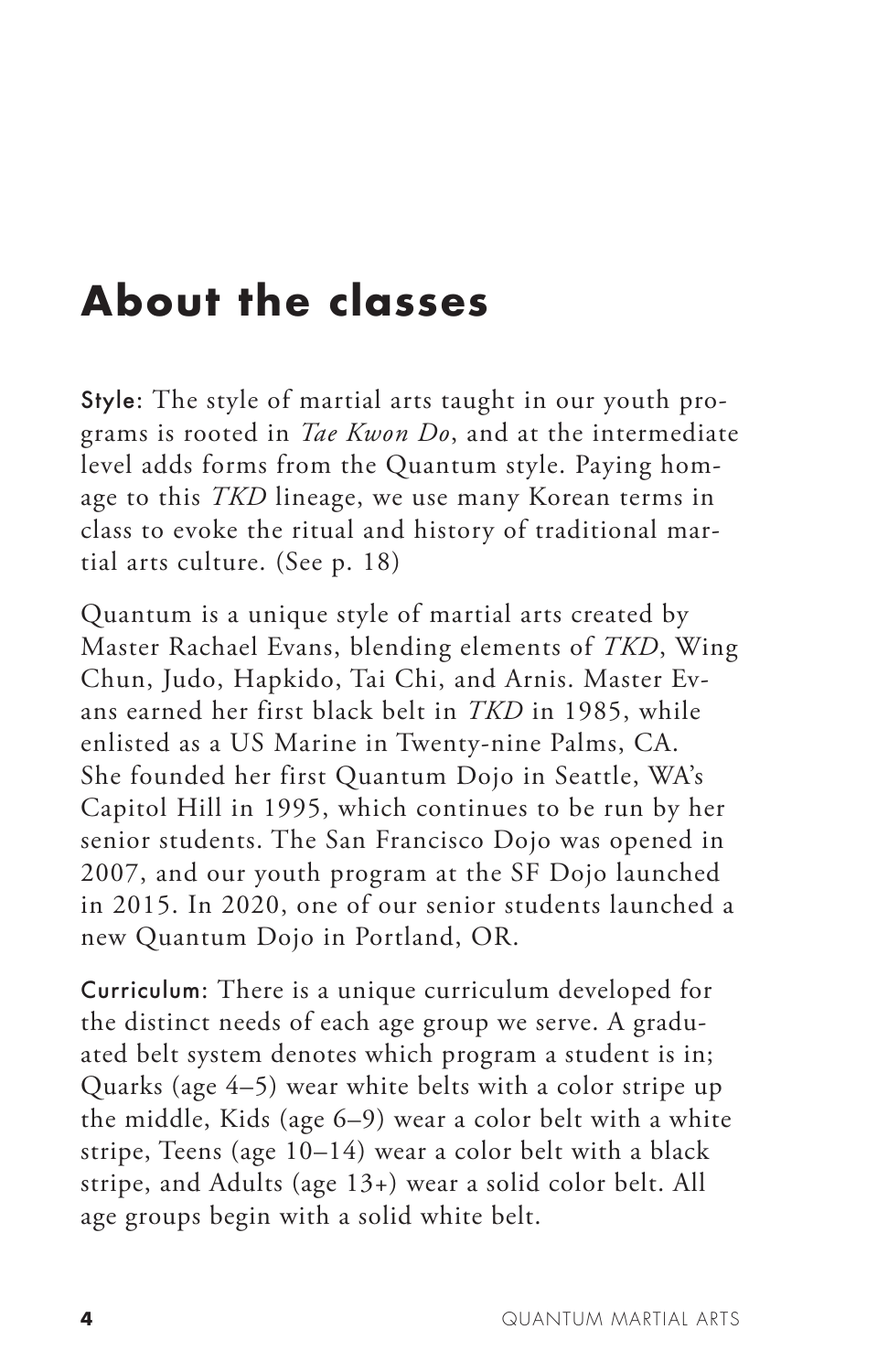Tests: We hold regular belt tests for rank advancement. Quarks have a Stripe Recital about every two weeks. Kids and Teens have a belt test every 5–6 weeks. A student may be ready for each test in the first few months, but slow down after that. Not every student advances at every test; only when they are ready. There is information on our website about requirements for testing. Upcoming test dates are announced by email and posted at the Dojo and online. There is no fee for testing.

Sparring: All sparring is no-contact and non-competitive. Kids are reminded before every sparring round by repeating the words "control and caution." We also remind the students that the martial skills they learn are only to be used outside of the Dojo for self defense. Please inform us if your child strays outside those boundaries.

Mailing list: Please provide an email you check often; we communicate regularly about upcoming tests, schedule changes and cancellations, as well as community events.

Photo release: We often take photo & video of classes & tests to use on our website, social media, review & marketing sites, newsletters, etc. Please let us know if you do not want your child's image used.

Gendered spaces & pronouns: Boys' and Girls' locker rooms are open to students' stated gender identity. Parents assisting young kids should use the locker room of the adult's gender ID. Both restrooms are all-gender. Students & community members are encouraged to share their preferred gender pronouns. The address of 'Sir' is a gender-neutral term of respect appropriate to everyone.

Leadership Program: Open to students age 11+ As students become more confident in the Teen classes (10–14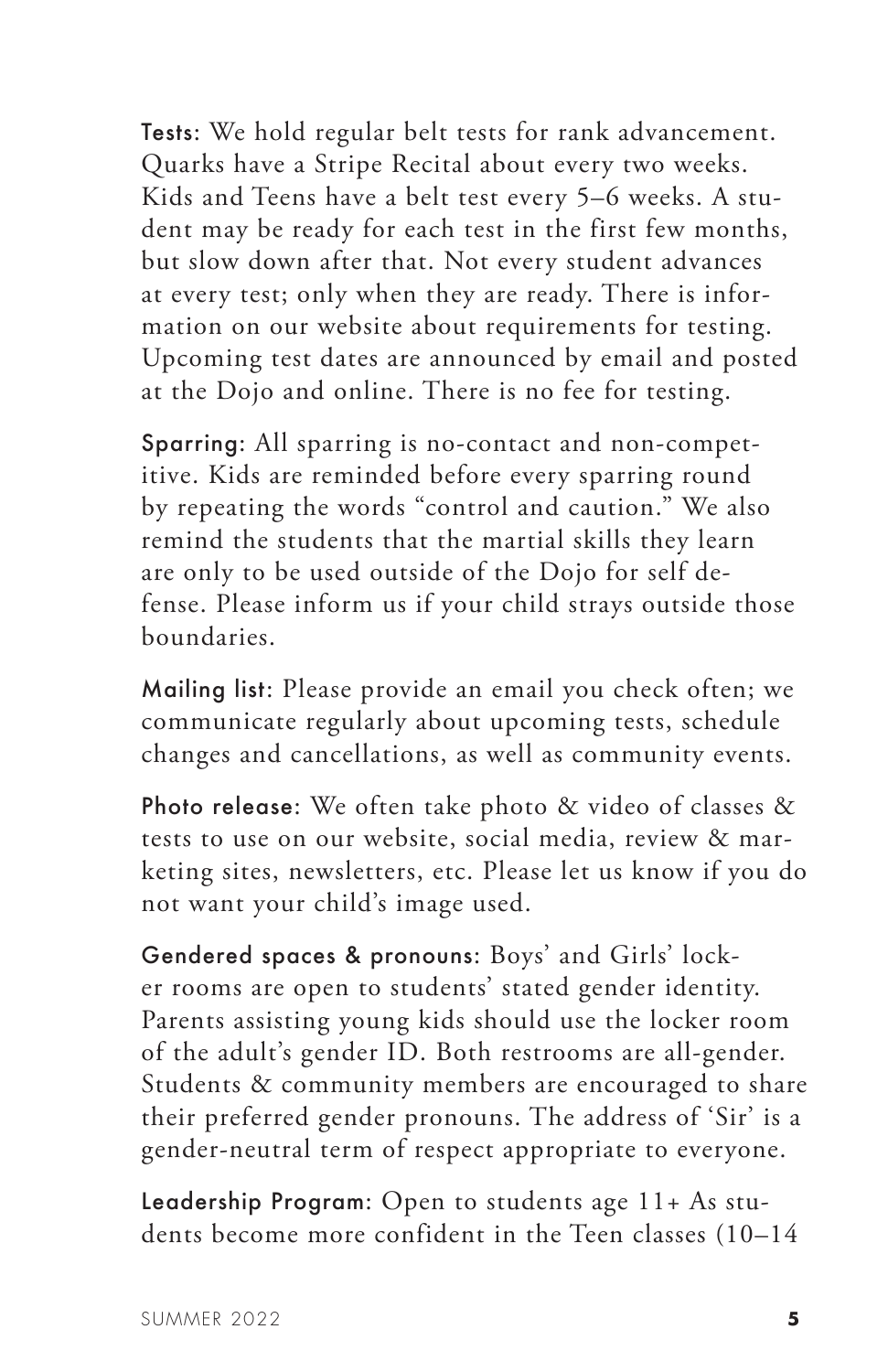years old), they start learning to assist and teach their peers and younger students. Junior Leaders earn awards and patches for their uniforms, and participation is a great extra curricular to site when applying to schools and scholarships. Ask an Instructor or Assistant for more information about the Leadership Program.

Non-profit community space: Quantum is a registered  $CA-501(c)(3)$  nonprofit organization. Our mission is to make martial arts training accessible to all. We are supported by membership dues and the generous donations of our community. We offer Dojo membership on an honor system sliding scale; no one is turned away for lack of financial opportunity. We host a diverse, inclusive community bringing people together with the shared investment in martial arts culture. The core tenets of courtesy, integrity, perseverance, self-control, and indomitable spirit inspire students to buy-in to a shared value system of equity and respect.

Donations: There are many ways to get involved to support the Dojo. In addition to fundraisers and one-time donations, every dollar you contribute above the monthly base rate for classes is considered a tax-deductible donation. As little as \$10–\$20 extra per month goes a long way to support the overhead of running a Dojo in the Mission.

Volunteering: As a community-led space, volunteers make the magic! If you have time to give, as little as 1 hour per month, let us know if you are able to support the Dojo with a janitorial shift.

If you have professional skills such as photography, graphic design, video creation or editing, illustration, web design, etc., please let us know!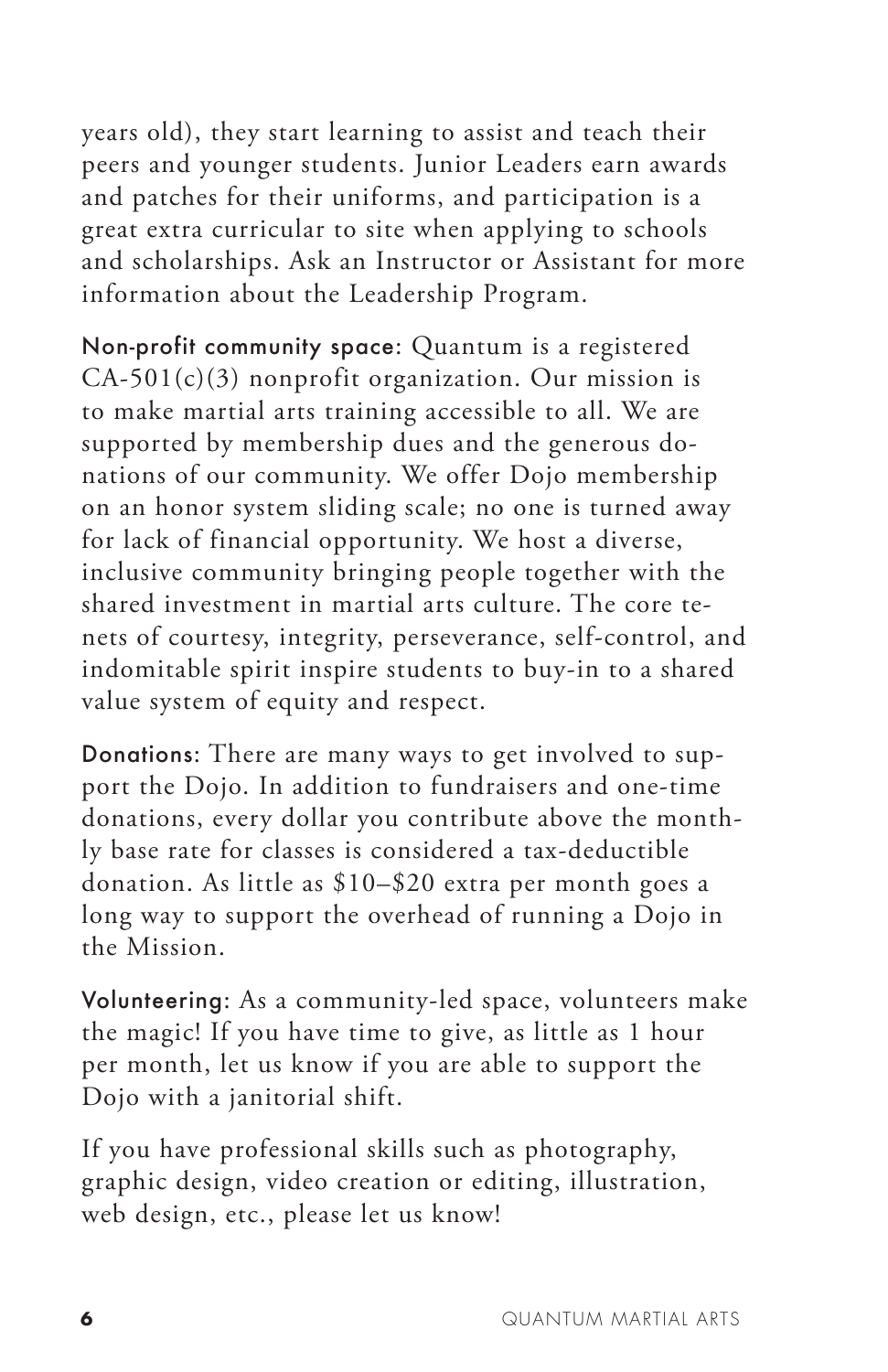### **Help your child get the most out of their training**

#### **Attendance**

▲ Please be on time! Students arriving late are given ten push-ups and asked to line up in the back of the class, sacrificing their rank order for the warm-up. Being on time means your child will get the most out of their training, learning to stretch, build core strength and balance, and develop discipline.

 However, arriving late is better than not coming at all! We're glad you made it. We understand families have a lot going on; attending only part of a class, while not ideal, is still beneficial for your child.

- ▲ Open-mat play time: The Dojo is open 15 minutes early to facilitate free-play time for the kids, providing plenty of time to change into the uniform and fill up water bottles. You will be more successful in timely arrival if you aim to arrive during this time. We also allow time after some classes for free-play.
- ▲ Attend class as often as possible.Monthly dues are for unlimited classes. Attendance twice a week is required to maintain enrollment, and three classes per week will yield best results. Planning for three classes means you will make at least two. Engagement at this level allows your child a chance to repeat life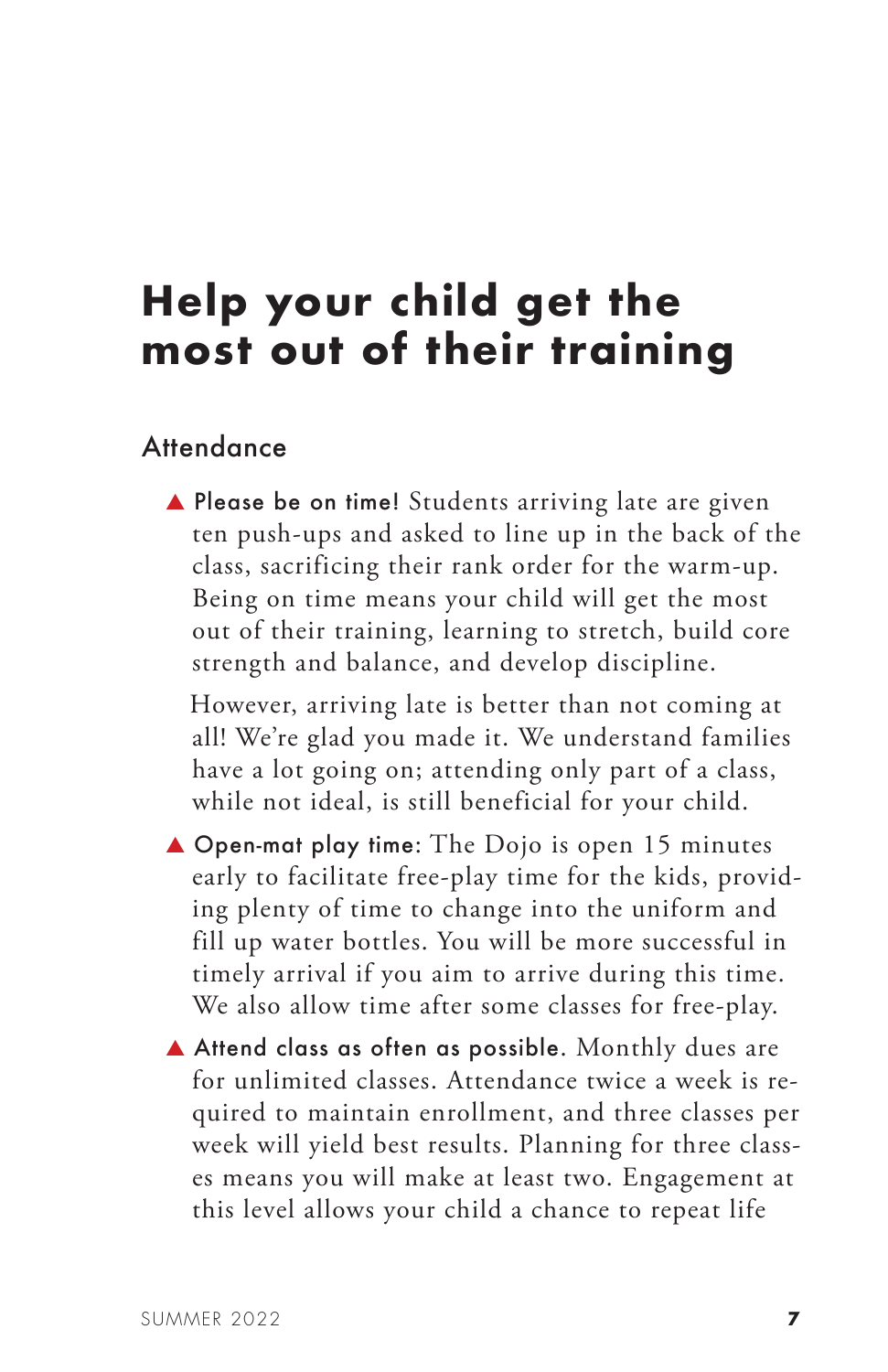lessons and skill building frequently, deepen social skills, and reinforce valuable lessons in leadership, community, focus, and perseverance.

▲ Leaving early: Please let us know *before the class begins* if you will be taking your child out of class early. We take our stewardship of your child very seriously, and we plan activities around who is in class and how many kids we have for partner exercises. To ensure a smooth experience for all students and teachers, please get the attention of an Instructor before you call your child off the mat during class.

#### Being prepared

- ▲ Packing for class: Make sure students have their uniform, water bottle, and mask for each class. Help them participate in the value of discipline by engaging them to pack for class the night before. If you find yourself on the way to the Dojo and are missing part of the uniform, don't worry. They can still take class, as long as it is an infrequent and isolated occurrence. Enrolled students without uniforms or belts will sacrifice their earned rank for the day, and line up in the back of the class. We do have some loaner uniforms for students to wear if they forget part of their uniform.
- ▲ Bring water! Make sure your child has a water bottle for class. We work the kids hard! Water is essential not just for a successful workout, but also for creating life-long good habits.
- ▲ Eat healthy! A great snack before class is fresh fruit coupled with something like nuts, bread, or granola. Your child will have enough quick energy to get through class alert and ready to learn. Stay away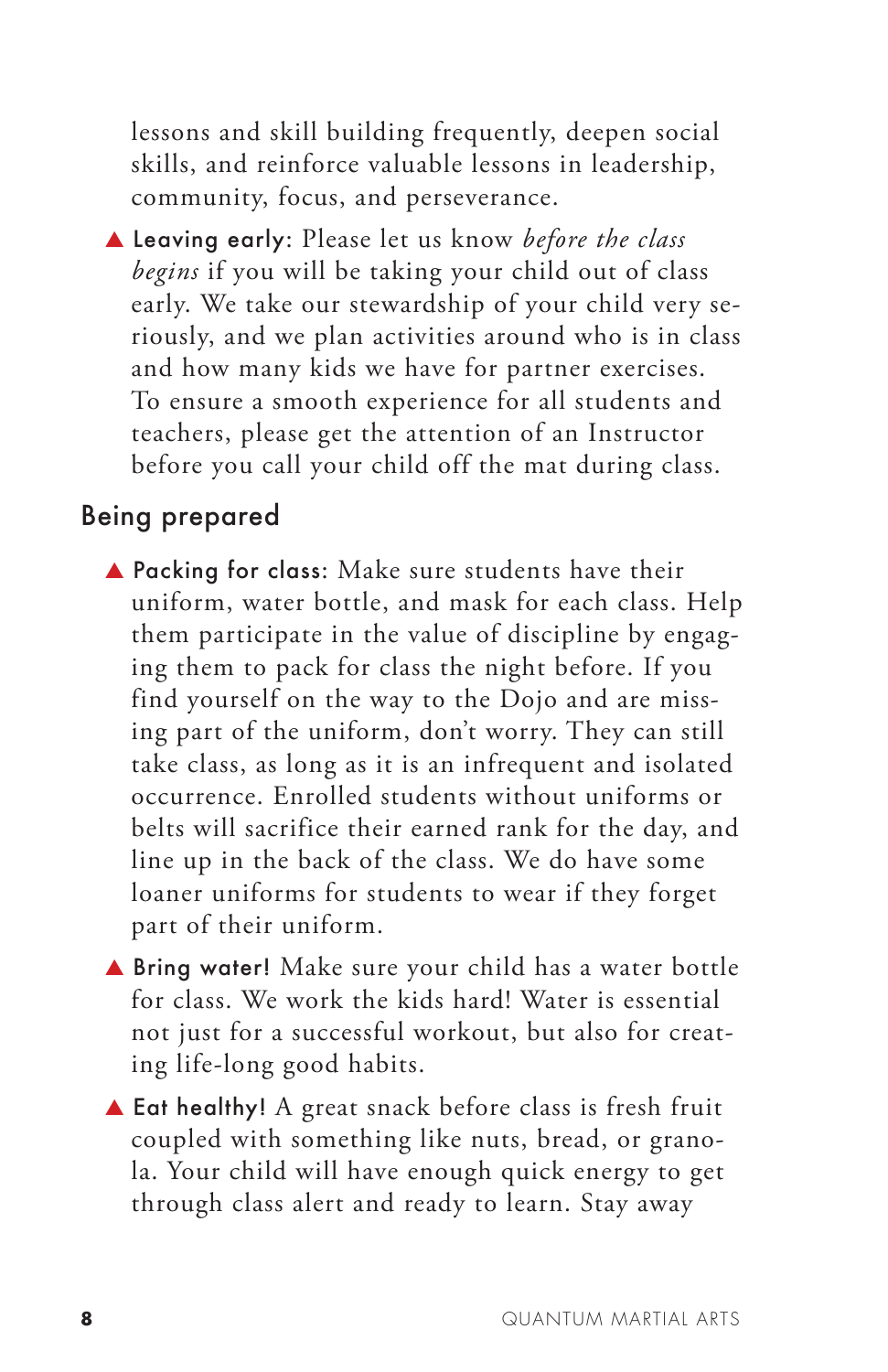from processed meats or dairy; these take longer to digest and will slow your child down and lead to stomach aches during exercise. The Dojo is a vegetarian space, and any snacks consumed onsite need to be meat-free. Eating a big meal right before class always makes kids feel sick.

#### Drawing boundaries

▲ No coaching from the sidelines. The Quantum Dojo is specifically designed to entice your child to "buy in" to the rules of the mat. In order for this to work, they are going to need to test boundaries. While at times this may be difficult for a parent to watch, it is a crucial part of your child's training. Please allow the instructors the opportunity to establish a connection with the students and teach them the rules.

 If you see a potentially dangerous situation, please flag an Instructor or Assistant on the floor.

- ▲ Illness: Please do not bring your child to the Dojo if you or they are sick. Masks are required in all youth classes while children are unvaccinated against COVID-19.
- ▲ Injuries & Special Needs: Please alert us if your child is training with an injury or special need we should know about.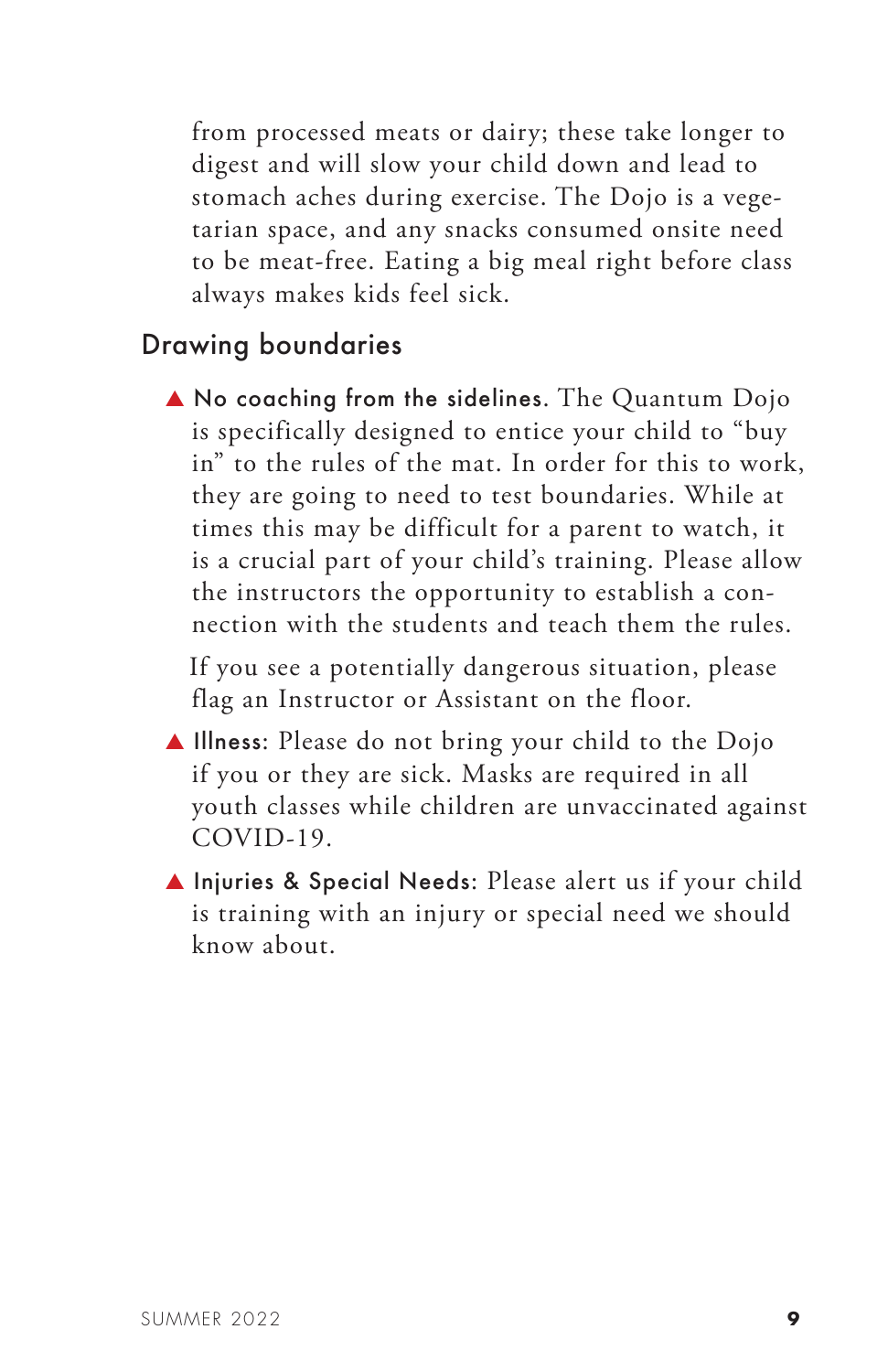# **Communal Effort**

It takes a village to raise our youth—participation and community are two core values of the Quantum Dojo.

Help us keep the Dojo clean. The impeccable cleanliness of the Dojo is a vital aspect of the training atmosphere. The Dojo hosts an average of 4–6 classes per day, with students across four age-specific programs attending classes in two studio rooms throughout the afternoons and evenings. While we have a volunteer janitorial team that deep-cleans the Dojo three times a week, daily upkeep is essential. You can help keep it tidy by cleaning up spills (both in the lobbies and hallway), sweeping and picking up trash when needed, returning items to the lost-and-found, and making sure you have all your belongings before leaving.

Lost-and-found Our lost-and-found box is in the hallway outside the Dojo, underneath the bench. Water bottles left behind are stored on a shelf in the Dragon Room lobby, behind the door. Items in the lost-and-found are donated once a month to a local homeless shelter.

Ride Shares Getting to the Dojo after school can be a rush, especially for families with more than one child. If you can offer a ride share, or need help getting your kids from school to class, please let us know; we may be able to find other families coming from your school.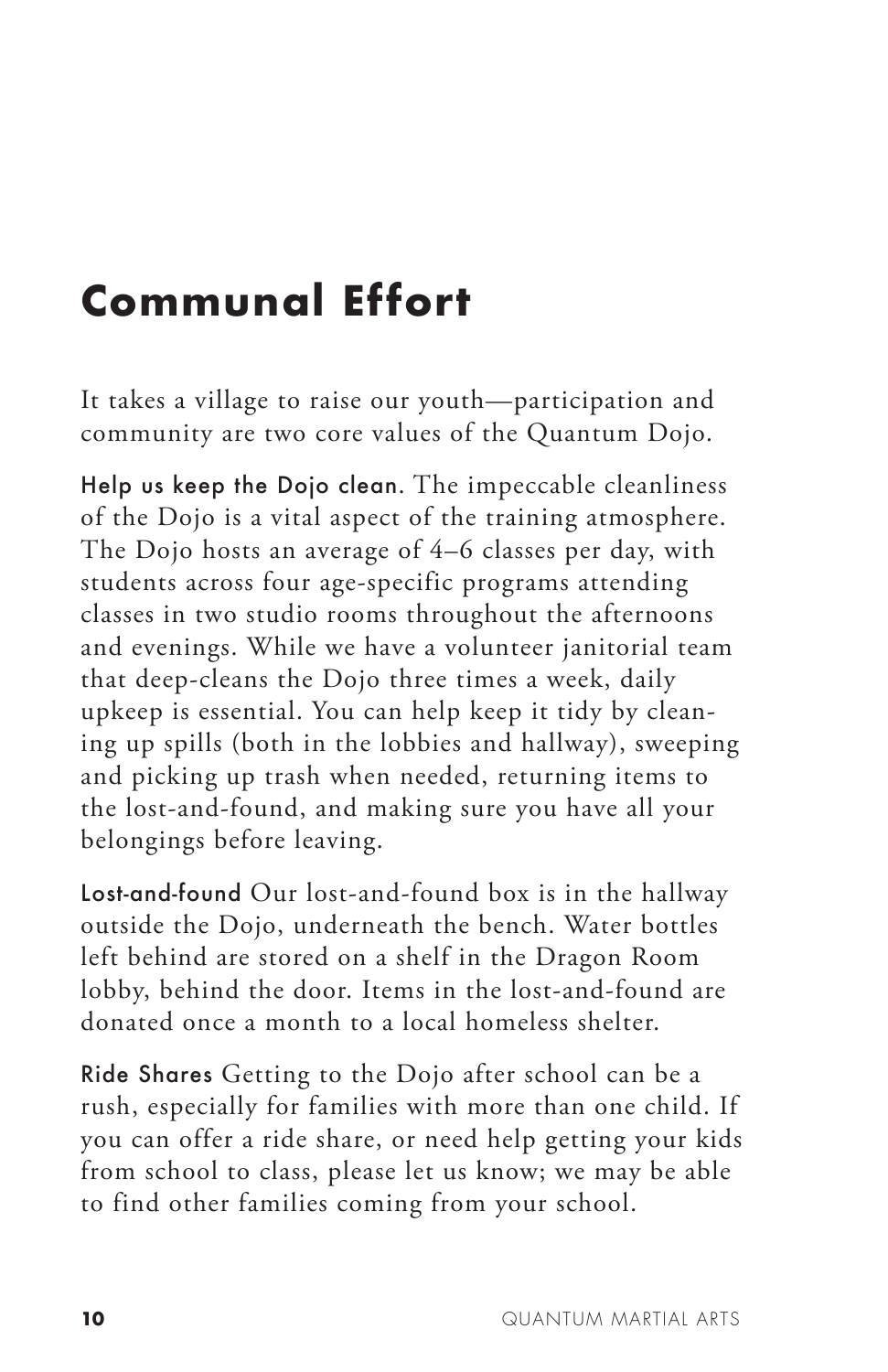Volunteer Opportunities Quantum Martial Arts is a registered California  $501(c)(3)$  not-for-profit organization. As such, we thrive on the participation of volunteers and financial support of donors. There are many ways you can volunteer time and talent, from joining the janitorial team for a monthly cleaning shift, to assisting on the mat in youth classes. Professional skills donated toward projects as pro bono hours include photography, filming & video editing, graphic design, illustration, translation, fundraising, event planning, grant writing, tech support, website maintenance, and manual skills such as carpentry, electrical, and painting. If you can participate by pitching in with these or other skills or project ideas, please email our Volunteer Coordinator Yasi Lowy, yasi@ quantumsf.org.

Board of Directors Quantum has a non-managing Board of Directors, and we value parent's input! If you are interested in serving on the Board, please let Board President Ms. Popovich know. We meet in January each year to elect new officers and members.

Sponsor a child or family It is core to our mission that the skills taught and fellowship of belonging to a community are available to all. You can support this endeavor by sponsoring a student or family with an additional monthly donation. As little as \$10 extra per month can go a long way toward supporting others. Some families choose to double their monthly contribution to make space for another child to train at 100% scholarship. Talk to Master Evans about adjusting your monthly donation at any time.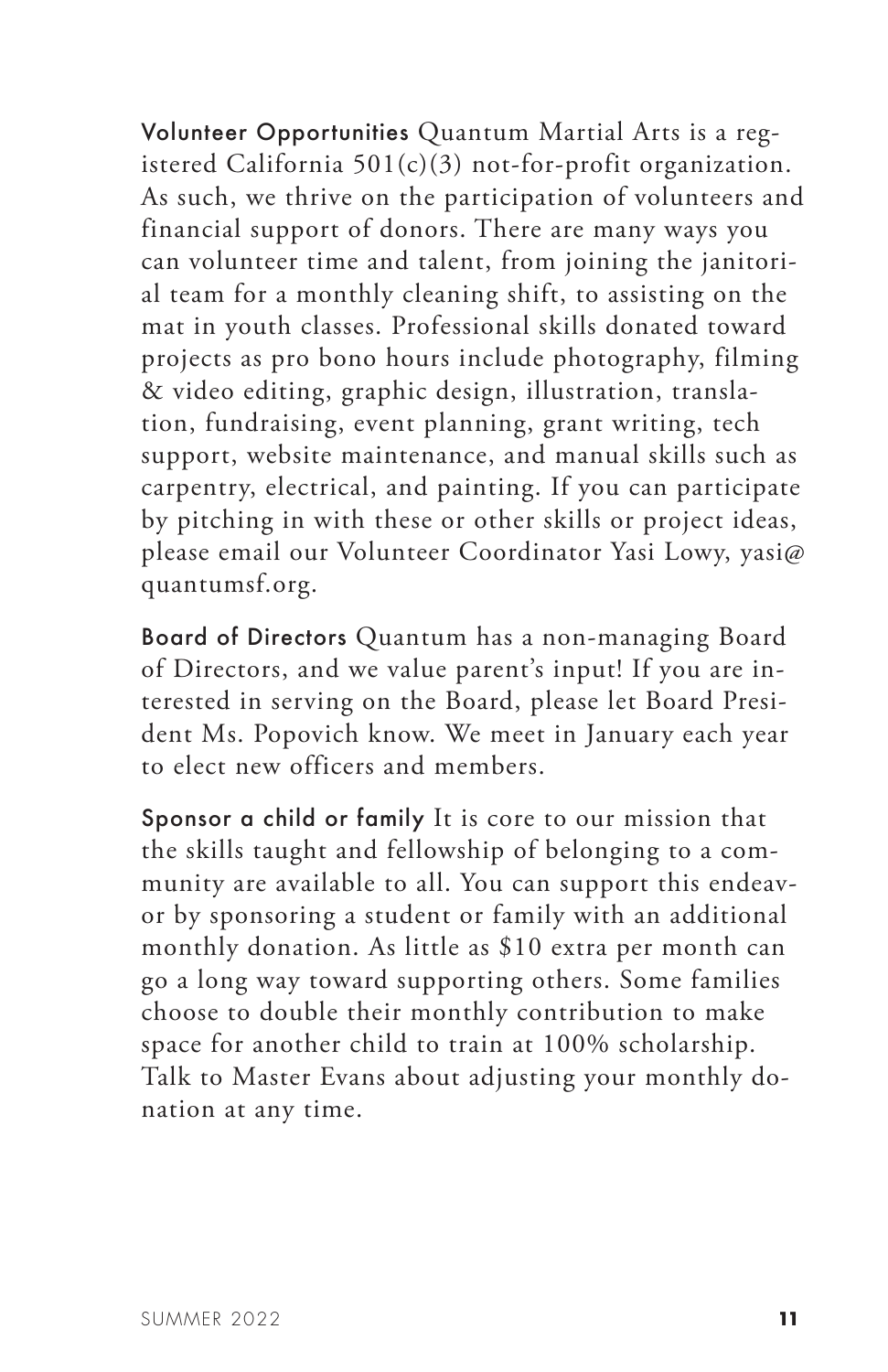# **Uniform care and wearing**

#### Washing instructions

- ▲ Your child's uniform is 100% cotton, and will shrink considerably during the first 2–3 washings.
- ▲ Do not use bleach; the white uniforms are dyed white—bleach will remove the white dye and turn them a dishwater gray.
- ▲ Wash in hot water and dry thoroughly.
- $\triangle$  To prevent wrinkling and avoid the need for ironing, remove from the dryer while hot and give it a good snap. Fold neatly or hang to store.

#### Never wash the belt!

- ▲ The belt will shrink too much and become too short for your child to comfortably tie it.
- ▲ When your child earns stripes on their belt, the stripes will come off in the wash.
- ▲ Belts should be broken in with sweat and hard work!

#### Putting on the uniform

- ▲ Jacket: Tie the left side (inside) first, then cross the left panel over the right and tie on the right side (outer tie). (See diagram, pg. 13)
- $\blacktriangle$  Tying the belt: It is a class requirement for students to know how to tie their own belt. As your child is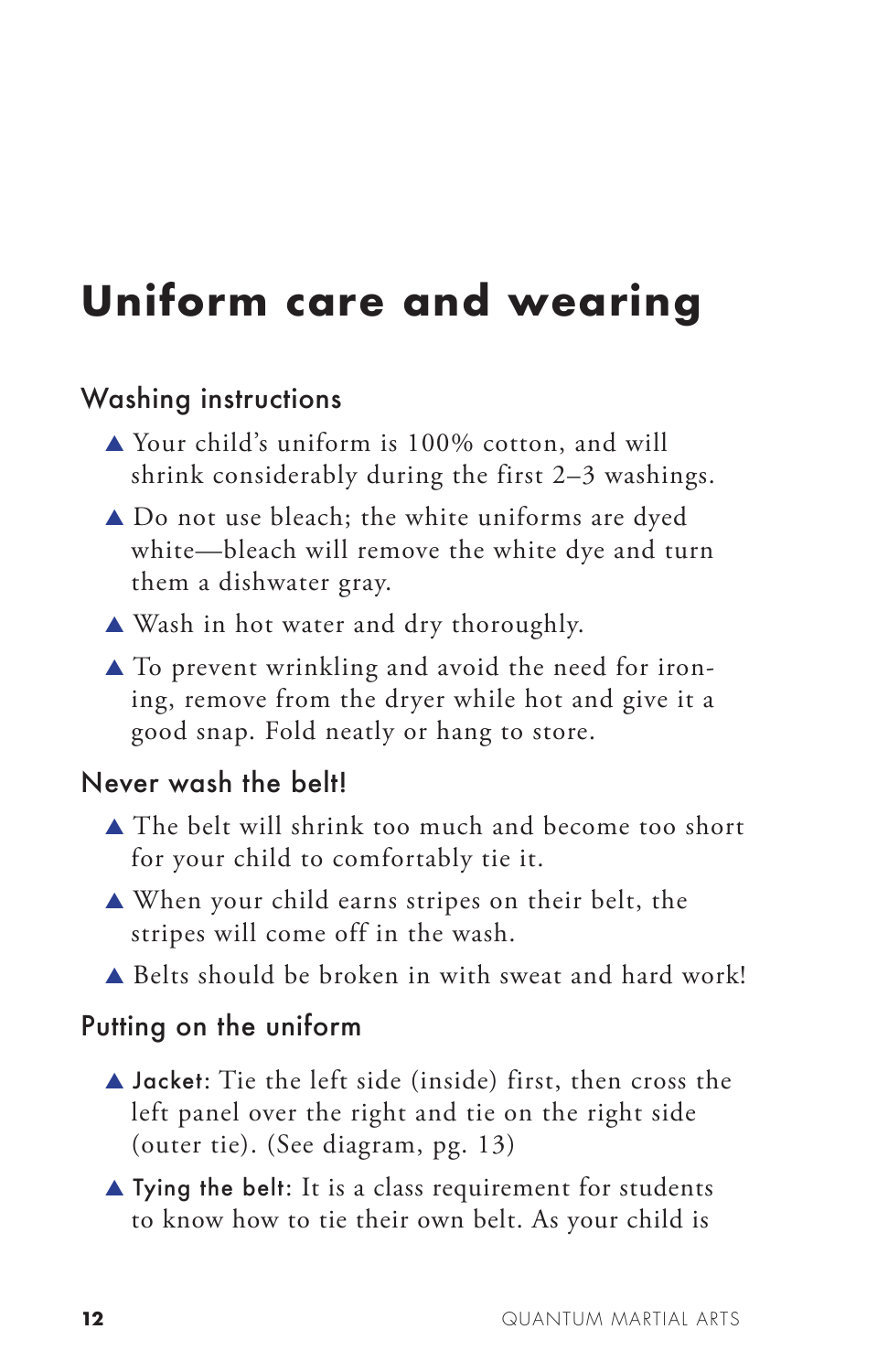learning this complex task, you will likely feel compelled to help them, but please allow us to teach them to tie it themselves. We will continue to help them until they have developed the motor skills and manual dexterity required to accomplish it on their own. This is an important part of their training!

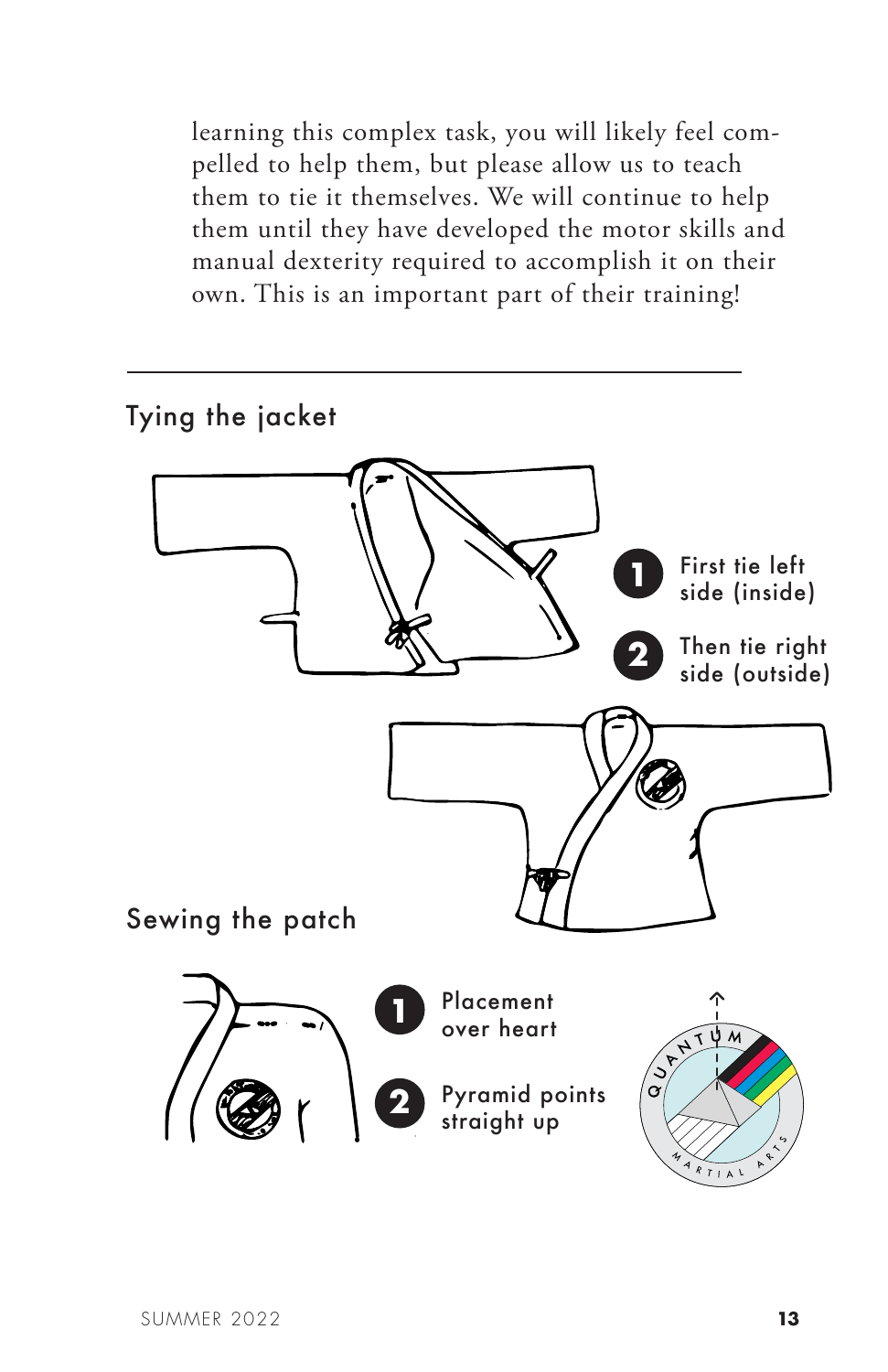#### Patches

Once your child is promoted to the rank of Yellow Belt, a Quantum patch (\$8) is required for their uniform.

- ▲ Needle & thread: The patches are not iron-on; you must sew the patches on the uniforms.
- ▲ Placement: The patch goes over the heart with the pyramid pointing straight up to the sky. (See diagram, pg. 13) Many professional tailors will insist that the word "Quantum" be centered across the top, which is incorrect.
- ▲ Pin first for placement: When pinning on the patch, note that the two sides of the uniform top are slanted; have your child try on the uniform to make sure the pyramid is pointing straight up *while wearing*.
- ▲ Other patches: After a Quantum patch is affixed to the uniform, your child may add any other decorative patches they like, placed anywhere. Encourage ownership and reward your child for doing well in the class! Patches are a great way for students to express themselves, and are highly encouraged.

### Black & Red uniforms

At Green Belt, students are allowed to wear color uniform. It takes about a year to get to Green Belt, and this accomplishment represents commitment and tenacity.

- ▲ We stock black and red uniforms at the Dojo. We can special order pink and other colors.
- ▲ Uniforms can be mixed and matched (i.e. white top with black pants and rank belt).
- ▲ The black uniform must be washed once before your child can wear it in the Dojo, to prevent the black dye from staining our white mat.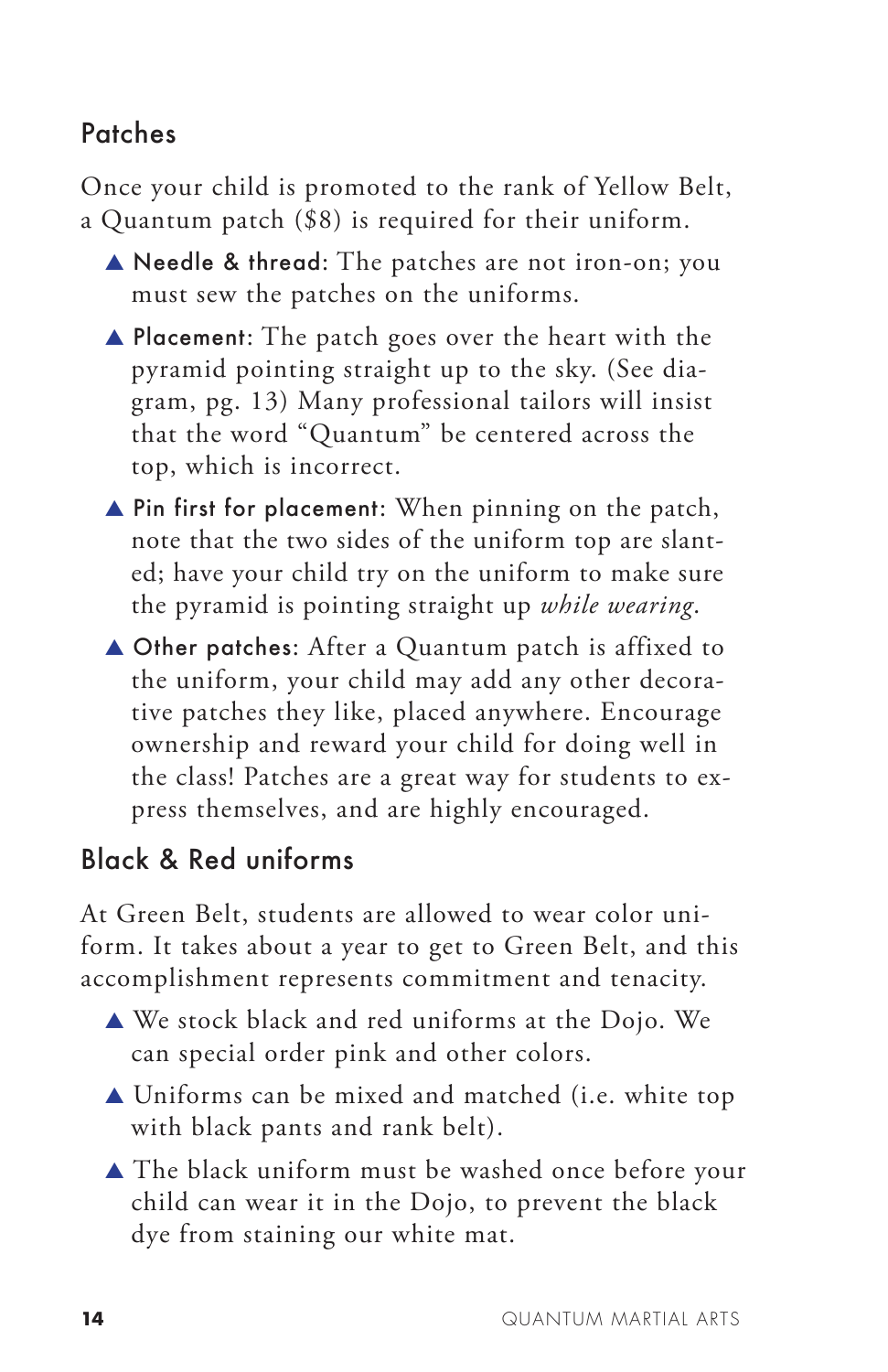▲ To keep colored uniforms from fading, soak it in a half cup of white vinegar upon initial washing.

#### **Testings**

- $\triangle$  All students must be in a full white uniform with rank belt in order to participate in a belt testing.
- ▲ Yellow belts and above must have a Quantum patch.
- ▲ Green belts and above who have purchased black or red uniforms must still wear all white on the day of the test, *and* the day of the belt ceremony.
- $\triangle$  To receive their new belt a student must be wearing their full uniform. If they forget their uniform on the day of the ceremony, they will receive their promotion next time they are in class in uniform.

#### Summer

▲ During summer months students are permitted to train in a Quantum t-shirt, instead of their uniform top. No other t-shirts are permitted. The teachers will announce when this period begins and ends. Quantum youth t-shirts are for sale at the Dojo and are a great reward for hard work toward a test or rank promotion.

#### Uniforms outside the Dojo

- ▲ Please do not allow students to play outdoors in their white uniforms, especially in sand or grass. Rolled pant cuffs fill up with sand, which is deposited on our training mat during class. The white uniform should stay clean and special for training only.
- ▲ Please do not allow students to eat in their white uniforms. Meals, snacks, and treats before and after class should happen in street clothes.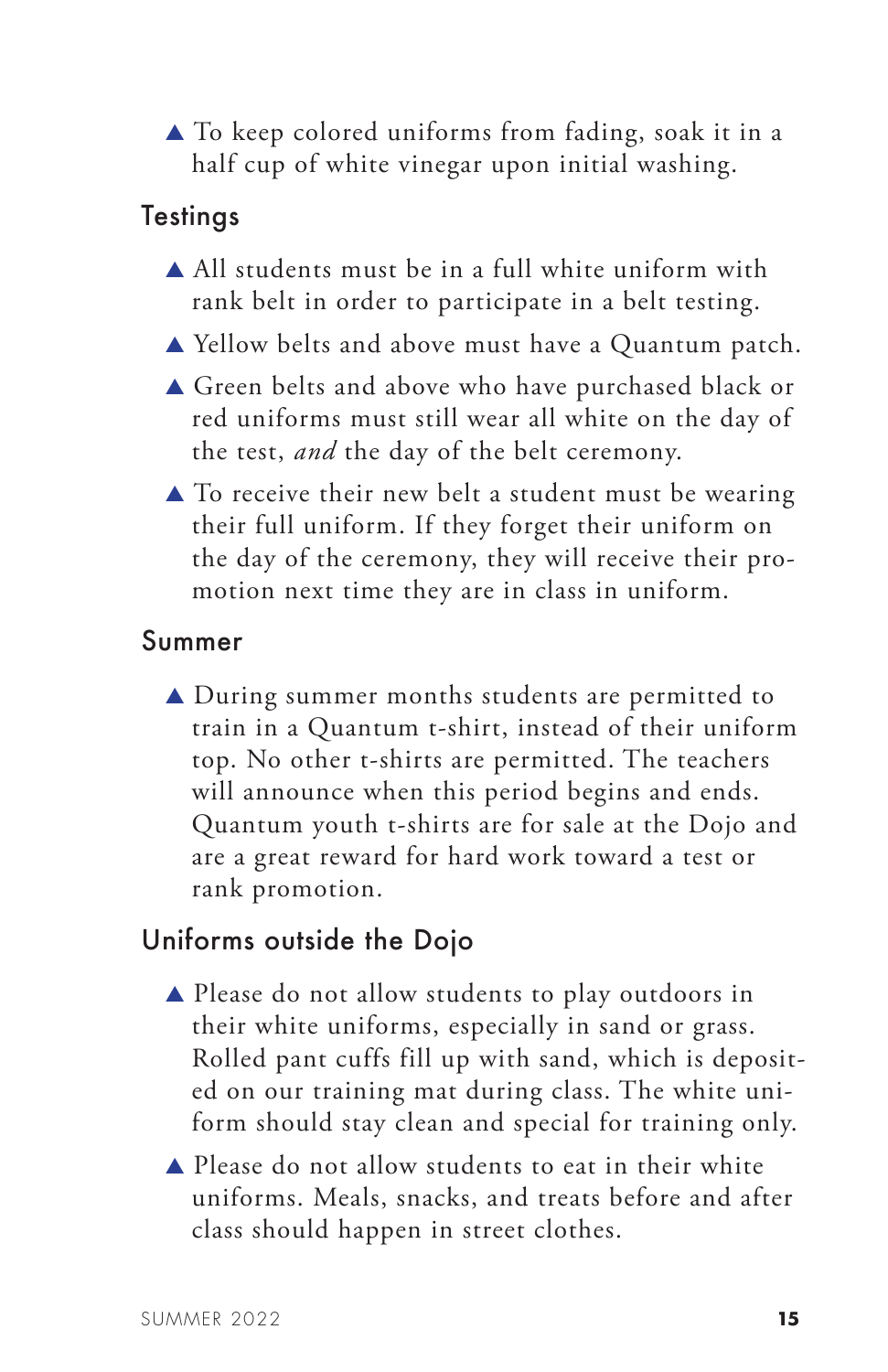# **Dojo rules**

- 1. All students must pause and bow when entering and leaving the Dojo.
- 2. When entering the training floor, students should always use the towel & vinegar solution to disinfect and clean their feet. Bowing is always required when entering and leaving the training floor.
- 3. Once class has begun, students are not allowed to leave the mat unless excused. Students should place water bottles at the side of the mat.
- 4. The training mat is a no-shoes space.
- 5. Students may have cell phones during class only to receive communications from their parents.
- 6. Students are asked to say "Yes, Ma'am" or "Yes, Sir" when an Instructor or Assistant speaks to them.
- 7. Students should address their teachers by last name, or by adding a title in front of the first name. So Master Evans, or Master Rachael, but never "Hey, Rachael!" Master Evans is the only one with the title of Master, which is earned at 4th degree black belt.
- 8. There is no swearing allowed in the Dojo.
- 9. There is no fighting allowed in the Dojo.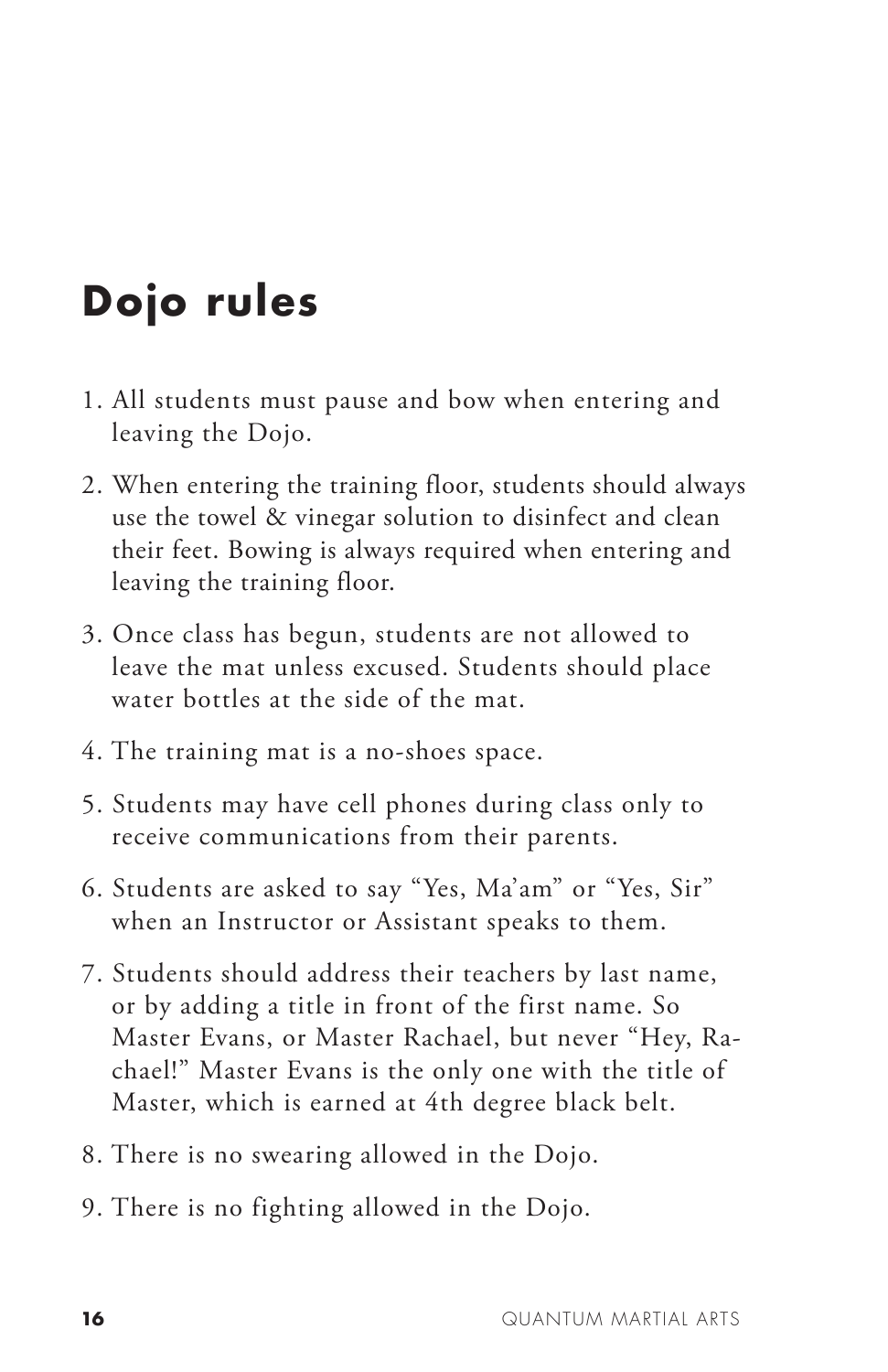- 10. Martial arts skills learned in class should only be used outside the Dojo for self-defense and protection of others. Students who are found using their martial arts skills to harm others inside or outside the Dojo could be demoted, lose their rank belt, or expelled.
- 11. Running is not allowed in the Dojo. Students are not allowed to play chase or hide & seek through the hallways or locker rooms. Kids are not allowed in the back hallway past the restrooms.
- 12. Water is the only drink allowed on the training floor. If a student brings any drink other than water, they must keep it in the lobby and consume it after class.
- 13. The Quantum Dojo is a vegetarian space; please do not pack snacks that include meat of any kind.
- 14. Food can only be consumed in the hallway or a bench away from the mat. There is absolutely no eating on the mat.
- 15. Chewing gum is prohibited anywhere in the Dojo.
- 16. Shoes, backpacks, and all belongings should be stored in lockers, not on the floor in the lobby. There is no overnight storage allowed in the lockers, and your student does not need a padlock.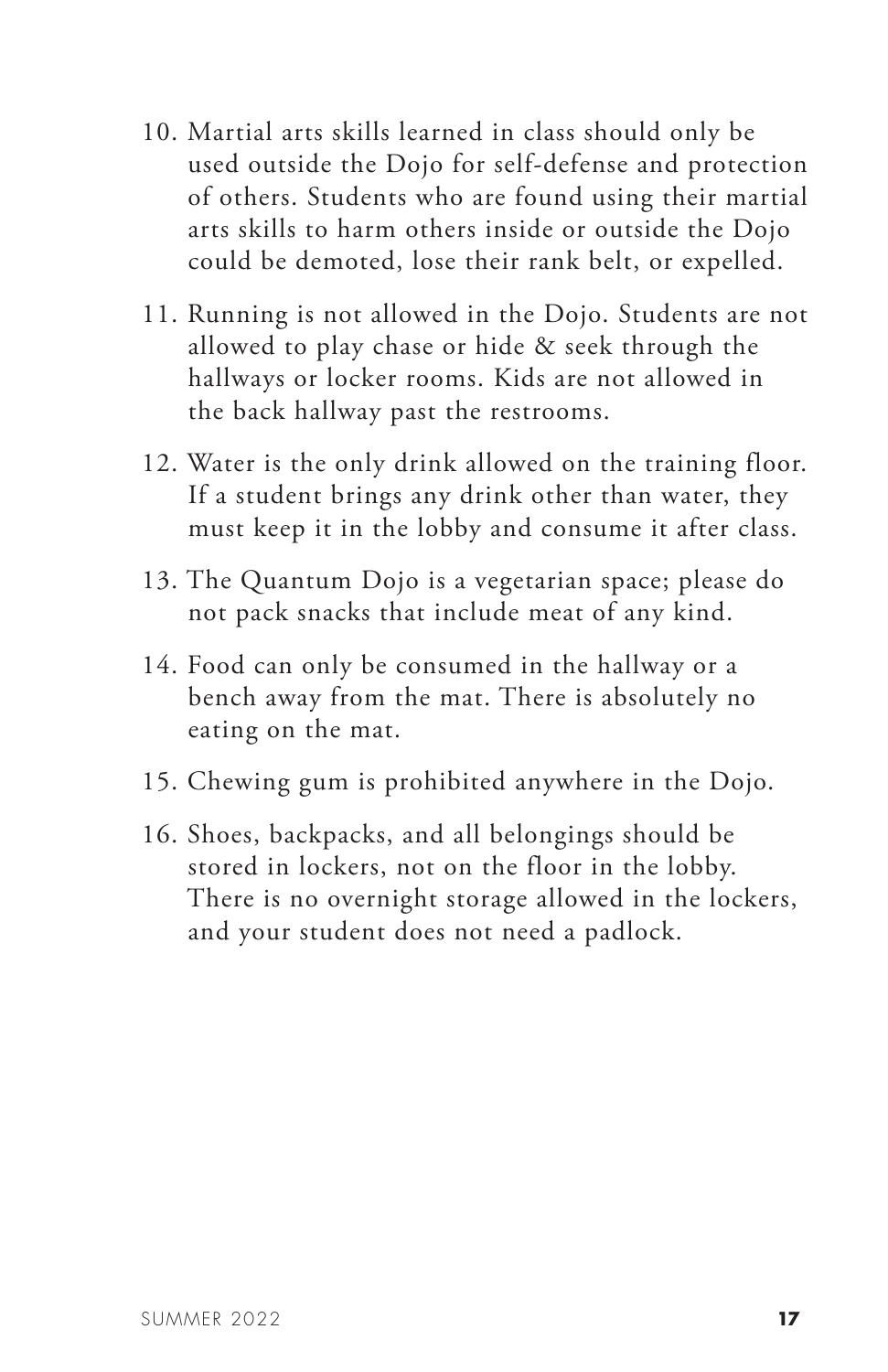### **Korean Terms**

*Tae Kwon Do* is the root style of the Quantum youth curriculum, and we use several Korean terms in the class to pay homage to this lineage and invoke a traditional martial arts culture.

Chah-ryut : Attention Kunea : Bow Kamsahabnidad : Thank you and you're welcome Chum-bi : Ready stance Ki-hap : Soul scream (yell) Baro : Return (to attention) Sho : Bow Dobak : Uniform Tae Kwon Do : Fist Foot Way (or Fist Foot Art) Dojang : Martial Arts School (Korean) Dojo : Place of the Way (Japanese) Counting to 10 in Korean Hana : One Dool : Two Set : Three Nyet : Four Deoset : Five Yeoset : Six Ilgup : Seven Yeodul : Eight Ahap : Nine Yuhl : Ten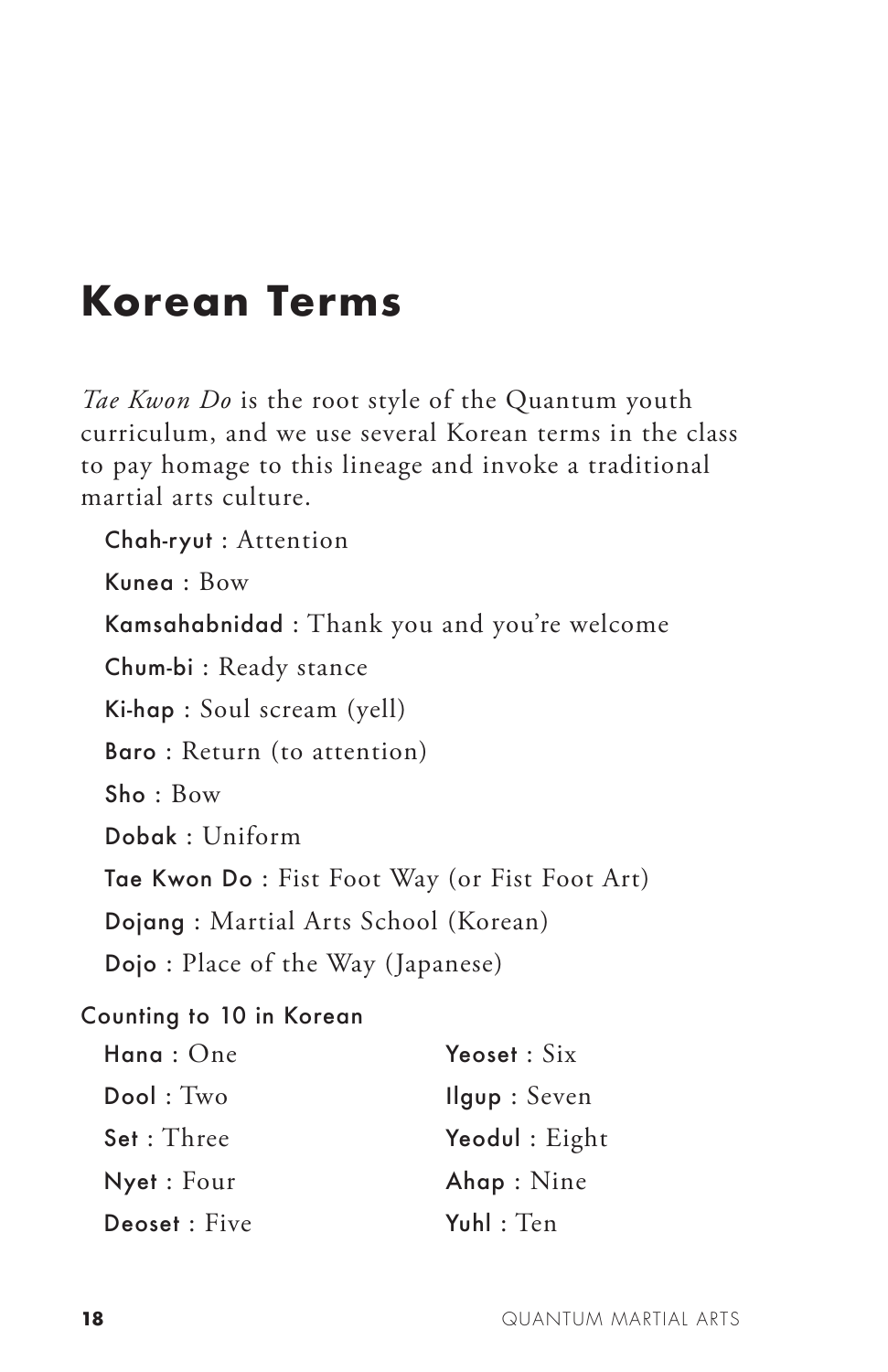## **Summer Camp & Events**

Quantum offers several weeks of summer day camps for ages 6+. Dates and registration will be announced in January each year. Sliding scale and scholarship enrollment is available, as with our weekly classes, to make the summer camp experience available to all.

- ▲ Karate Camp teaches a different style of martial arts each week, covering techniques and philosophy from Tae Kwon Do, Wing Chun, Judo, and Arnis.
- ▲ 2022 Sessions: June 6–24, and July 18–August 5.

Movie Nights, Talent Shows, Community Events Throughout the year we hold several community events at the Dojo. We host movie nights inviting students, friends, and family to bring blankets and get cozy in a nighttime Dojo experience with a karate movie. We also have an annual Talent Show on the stage in the Dragon Room.

Beyond our martial arts student community, we host community events like concerts, comedy shows, sound healing, workshops and more, and rent the Dojo space to like-minded entertainers and artists seeking an alternative arts venue. The Dojo is a shoes-off, alcohol-free space for community engagement and art. Please get in touch if you would like to host an event at the Dojo or introduce a like-minded artist who may thrive here.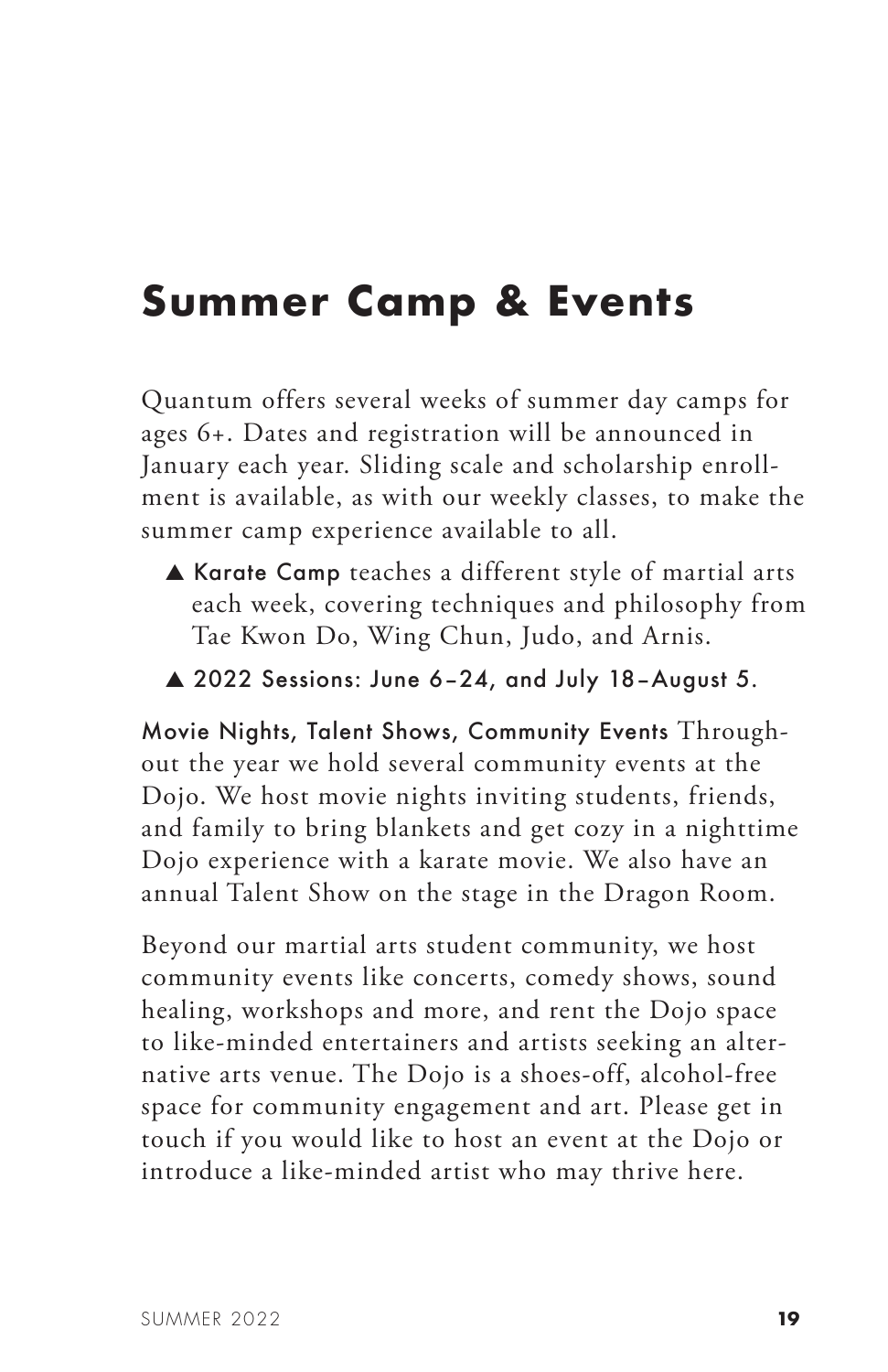# **Costs**

Quantum is a qualified  $501(c)3$  not-for-profit organization in the State of California.

#### Fees are as follows:

Uniform: \$45–55

Yearly membership fee: The starting point for youth is the \$60 "Student" level. This is 100% tax-deductible, as there is no exchange of goods or services. Below are the annual membership options at which families can elect to support the Quantum Dojo:



Monthly dues: Our monthly base rate is \$175/month for Quarks and \$200/month for Kids & Teens. A second sibling or cousin enrolled receives a discounted rate. The third sibling is free.

Sliding scale: We keep our starting point low to make classes accessible to families in need, and then slide up or down depending on level of need. We ask families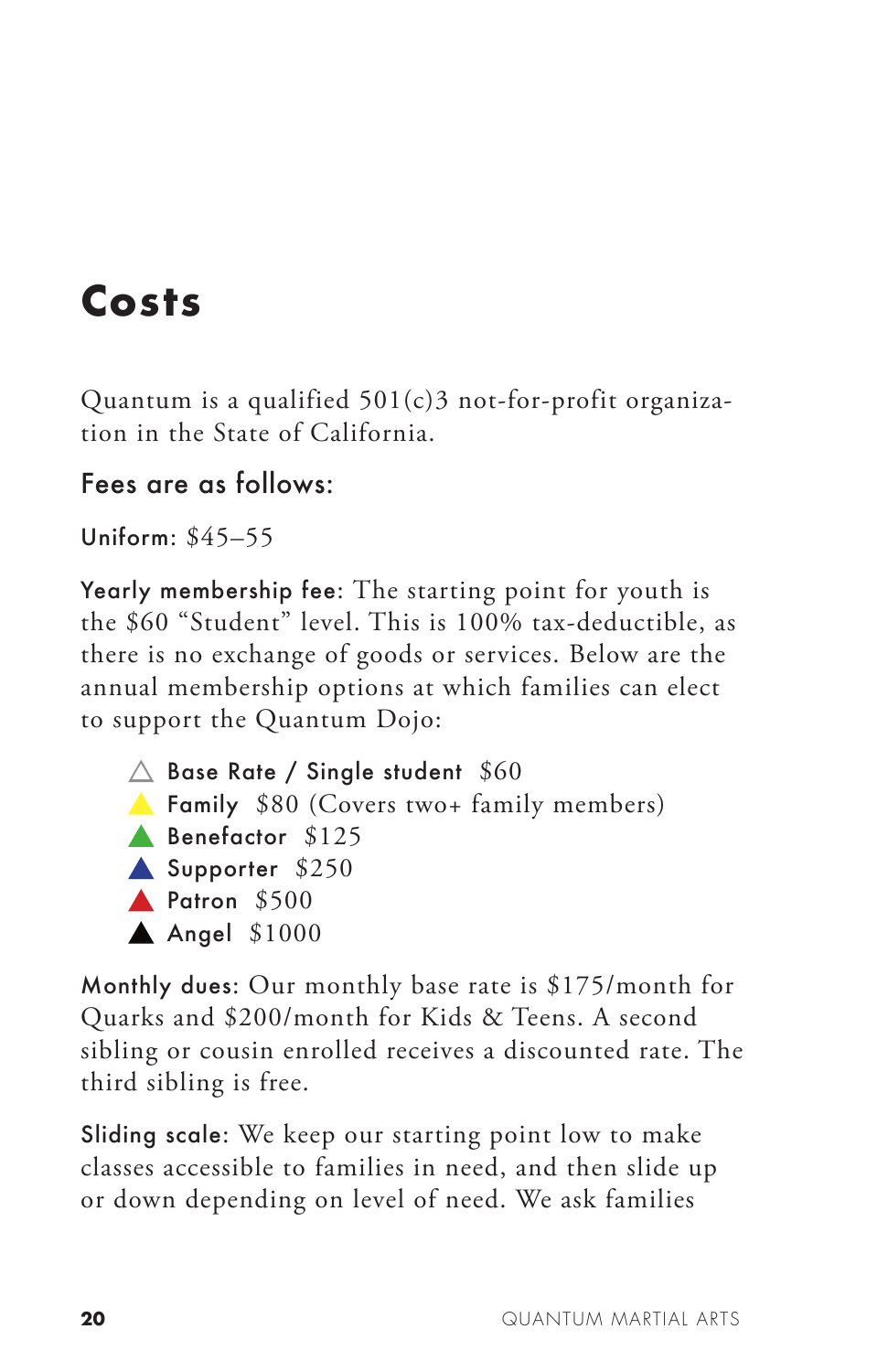with more resources to contribute above the minimum; currently the highest monthly contribution is \$264. Anything above the base rate of \$175 (Quarks) or \$200 (Kids & Teens) is 100% tax-deductible donation.

Others who are in need are offered a reduced rate. We currently provide 100% scholarships to several families.

There are no contracts; you are free to cancel at any time. We ask that you provide 30-days-notice when cancelling. Most families prefer to enroll in auto-pay and provide a credit or debit card number, but cash, checks, and PayPal are also accepted. Please aim to drop off cash or check payments during the last week of each month.

As a non-profit, Quantum fees are not for access to the classes. Many classes are taught by volunteers—the fees are for maintenance and upkeep of the Dojo. As such, please consider your Quantum membership dues an ongoing obligation even when traveling or taking time off.

### **Questions and resources**

#### Website: quantumsf.org

- ▲ Read about the classes, the Quantum style, our history, weekly class schedule, community events, as well as details of the curriculum, including videos.
- ▲ The steps to the forms, one-steps, and rank level techniques are all listed on the website under 'Kids' or 'Teens' Curriculum. When practicing for a test, use the website resources as an at-home study guide.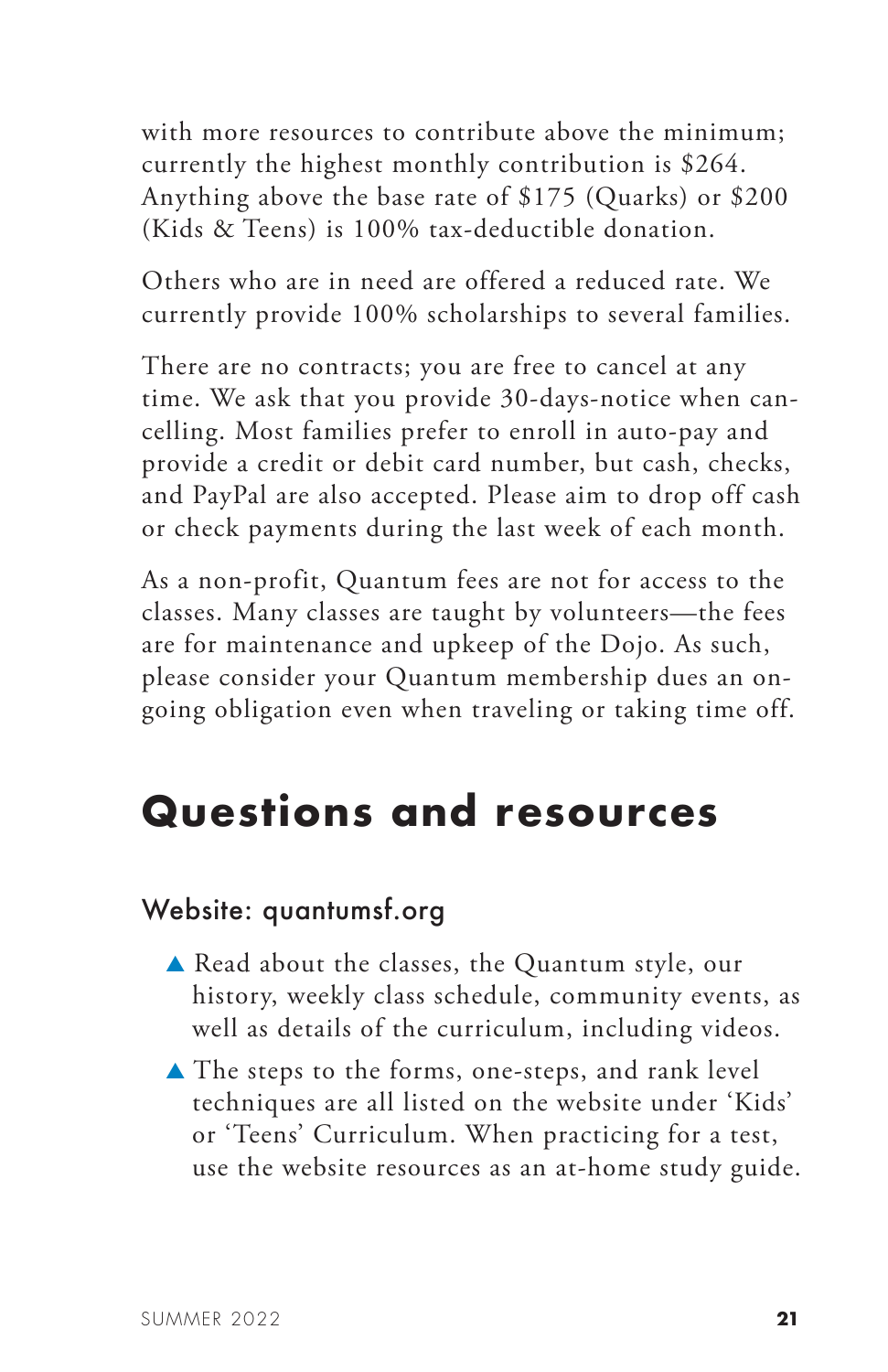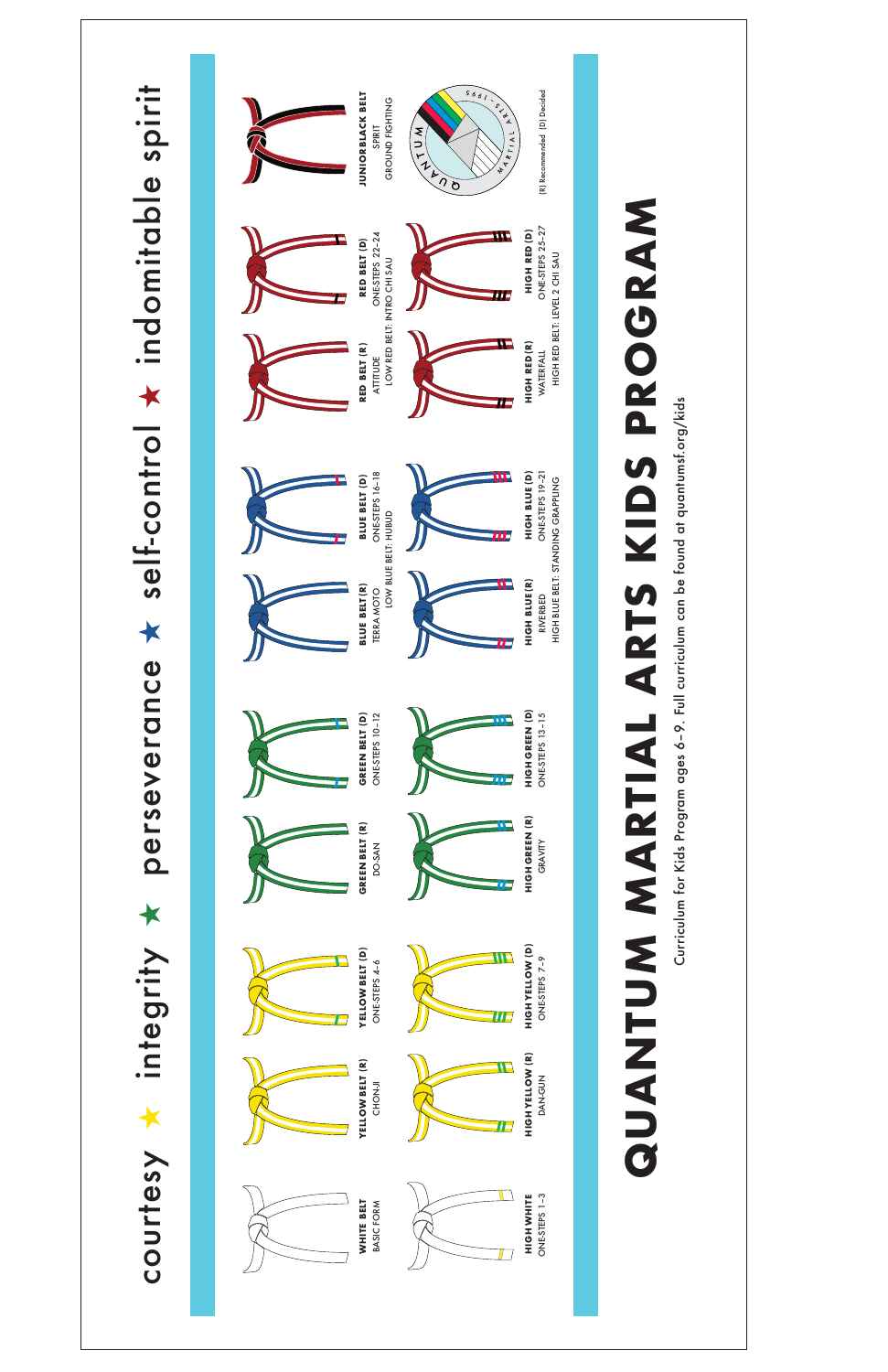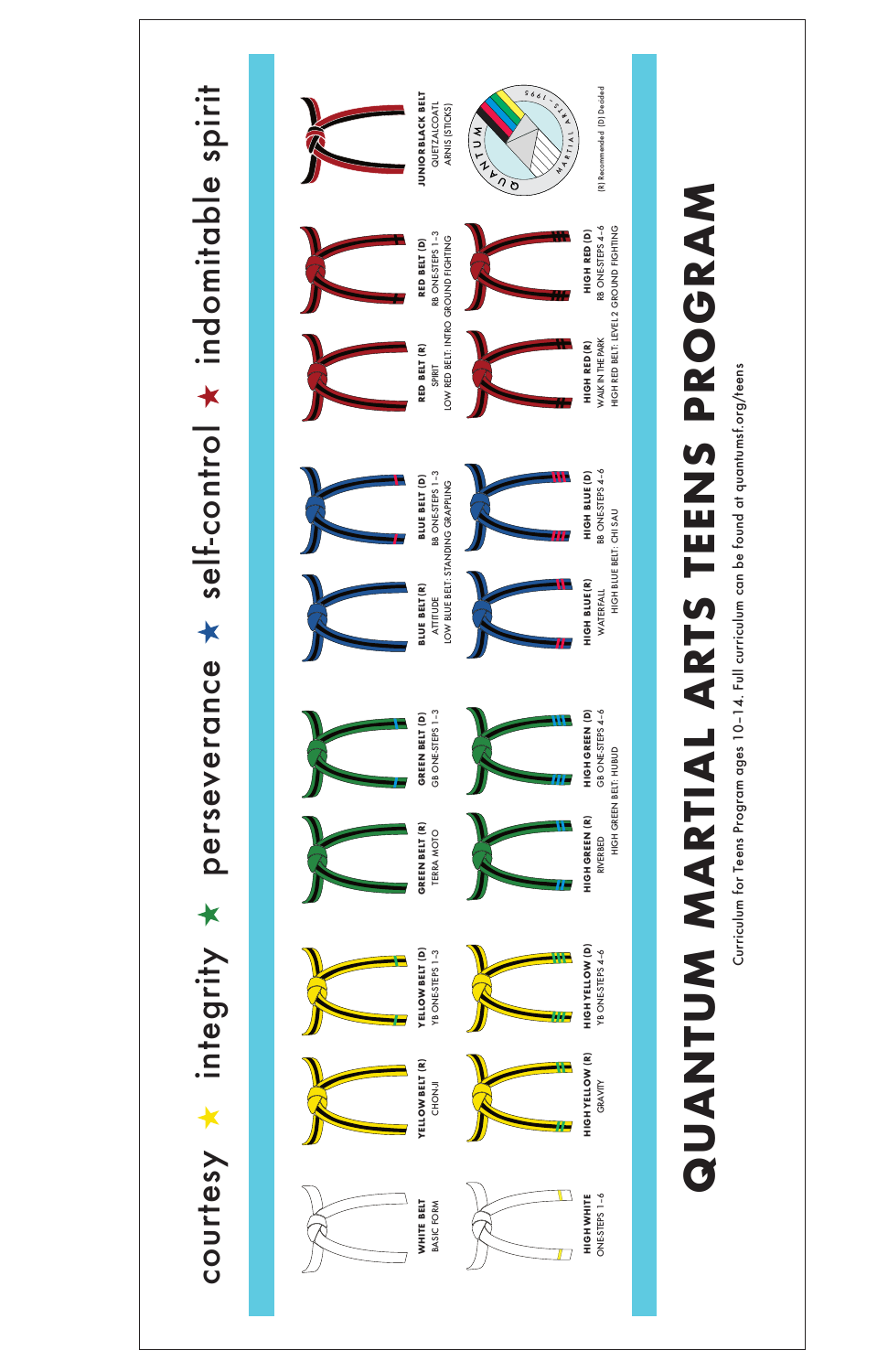#### Contact information

Before and after class can be a busy time in the Dojo to have a conversation. Master Evans is reachable by phone and email should you need to discuss your child's training or have further questions that can't be easily answered between classes in the Dojo.

Dojo phone: 415-810-1420

Master Evans' email: rachael@quantumsf.org

#### Assistant Instructors

Quarks, Kids, and Teen classes are taught by a rotation of Assistant Instructors and Volunteers, with support from other Quantum students. All Assistant Instructors are authorized to teach classes, receive payments dropped off at the Dojo, and answer questions about the classes and style.

- Amy Popovich, Asst. Instructor, Communications & Design Director, Board President, amy@quantumsf.org
- Michael Shehane, Asst. Instructor, Community Engagement Officer, michael@quantumsf.org
- Yasi Lowy, Volunteer Coordinator, Class Assistant, yasi@quantumsf.org
- Daniel James, Volunteer Teacher & Class Assistant.
- Class assistants: Casey Coviello, Cara Zharkova.

#### Word of mouth

Review sites like Yelp and Google have been our most successful outreach tool. Please give us a review!